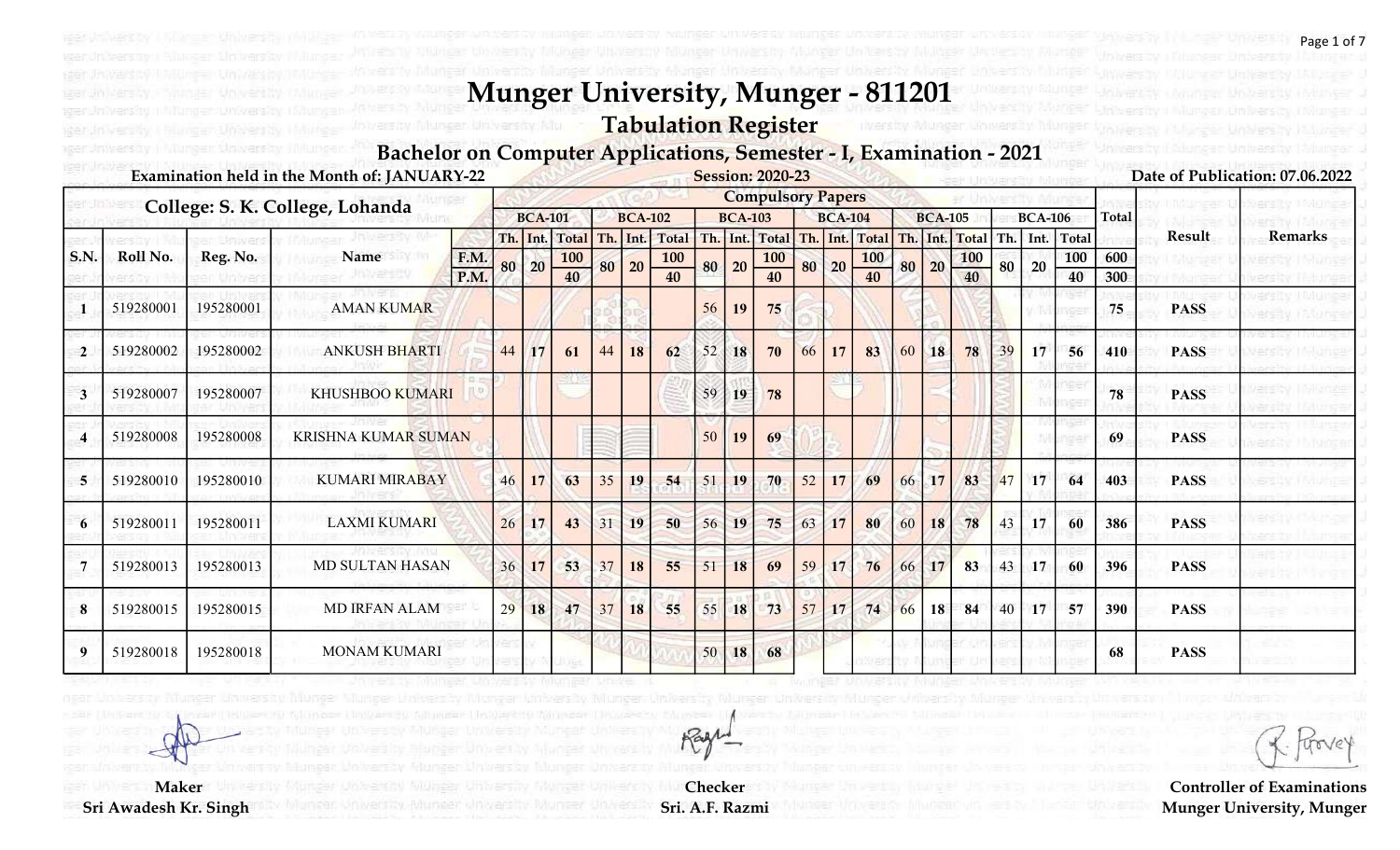### Tabulation Register

#### Bachelor on Computer Applications, Semester - I, Examination - 2021

|             |           |           | Examination held in the Month of: JANUARY-22 |      |    |                |                              |     |                |                          |    |                | <b>Session: 2020-23</b>      |        |                |                                  |     |                |                  |     |                |              |              |                 | Date of Publication: 07.06.2022 |
|-------------|-----------|-----------|----------------------------------------------|------|----|----------------|------------------------------|-----|----------------|--------------------------|----|----------------|------------------------------|--------|----------------|----------------------------------|-----|----------------|------------------|-----|----------------|--------------|--------------|-----------------|---------------------------------|
|             |           |           | College: S. K. College, Lohanda              |      |    |                |                              |     |                |                          |    |                | <b>Compulsory Papers</b>     |        |                |                                  |     |                |                  |     |                |              |              |                 |                                 |
|             |           |           |                                              |      |    | <b>BCA-101</b> |                              |     | <b>BCA-102</b> |                          |    | <b>BCA-103</b> |                              |        | <b>BCA-104</b> |                                  |     | <b>BCA-105</b> |                  |     | <b>BCA-106</b> |              | <b>Total</b> |                 |                                 |
| <b>S.N.</b> | Roll No.  | Reg. No.  | Name                                         | F.M. |    |                | Th. Int. Total<br><b>100</b> | Th. |                | Int. Total<br><b>100</b> |    |                | Th. Int. Total<br><b>100</b> |        |                | Th. Int. Total Th.<br><b>100</b> |     | Int.           | Total            | Th. | l Int.         | Total<br>100 | 600          | Result          | <b>Remarks</b>                  |
|             |           |           |                                              | P.M. | 80 | 20             | 40                           | 80  | 20             | 40                       | 80 | 20             | 40                           |        | 80 20          | 40                               | 80  | 20             | $\frac{100}{40}$ | 80  | 20             | 40           | 300          |                 |                                 |
| 10          | 519280021 | 195280021 | NICKY KUMARI                                 |      | AB | 17             | 17                           | 32  | 18             | 50                       | 52 | 19             | 71                           | 59     | 17             | 76                               | 68  | 17             | 85               | 45  | 18             | 63           | 362          | <b>PROMOTED</b> | <b>Absent in BCA-</b><br>101    |
| 11          | 519280026 | 195280026 | PRIYA RANI                                   |      | 48 | <b>17</b>      | 65                           | 35  | 18             | 53                       | 52 | 18             | 70                           | 61     | 18             | 79                               | 68  | 17             | 85               | 44  | 18             | 62           | 414          | <b>PASS</b>     |                                 |
| 12          | 519280028 | 195280028 | <b>RAHUL RAJ</b>                             |      |    |                |                              |     |                |                          | 55 | 18             | 73                           |        |                |                                  | 65  | 17             | 82               |     |                |              | 155          | <b>PASS</b>     |                                 |
| 13          | 519280029 | 195280029 | <b>RAJNISH KUMAR</b>                         |      | 40 | 17             | 57                           | 41  | 19             | 60                       | 52 | <b>18</b>      | 70                           | 59     | 18             | 77                               | 62  | 17             | 79               | 49  | 17             | 66           | 409          | <b>PASS</b>     |                                 |
| 14          | 519280030 | 195280030 | <b>RAUSHAN KUMAR</b>                         |      | 32 | 17             | 49                           | 29  | 19             | 48                       | 56 | 19             | 75                           | 70     | 18             | 88                               | 64  | 17             | 81               | 43  | 18             | 61           | 402          | <b>PASS</b>     |                                 |
| 15          | 519280031 | 195280031 | <b>RAUSHAN KUMAR</b>                         |      | 36 | 17             | 53                           | 37  | 18             | 55                       | 60 | 18             | 78                           | 51     | 17             | 68                               | 60  | 17             | 77               | 38  | 17             | 55           | 386          | <b>PASS</b>     |                                 |
| 16          | 519280038 | 195280038 | <b>SONELAL KUMAR</b>                         |      | 31 | 17             | 48                           | 40  | 18             | 58                       | 61 | 18             | 79                           | 60     | 17             | 77                               |     | 17             | 88               | 37  | 17             | 54           | 404          | <b>PASS</b>     |                                 |
| 17          | 519280040 | 195280040 | <b>VAIBHAV KUMAR</b>                         |      | 42 | 18             | 60                           | 30  | 18             | 48                       | 54 | 18             | 72                           | $55 -$ | 18             | 73                               | 59  | 18             | 77               | 41  | 18             | 59           | 389          | <b>PASS</b>     |                                 |
| 18          | 520280001 | 205280001 | <b>AKHILESH KUMAR</b>                        |      | 41 | 18             | 59                           | 40  | 19             | 59                       | 41 | 19             | 60                           | 54     | 18             | 72                               | 65. | 19             | 84               | 52  | 19             | 71           | 405          | <b>PASS</b>     |                                 |

Checker Sri. A.F. Razmi

Rage

**Maker** 

Sri Awadesh Kr. Singh

Page 2 of 7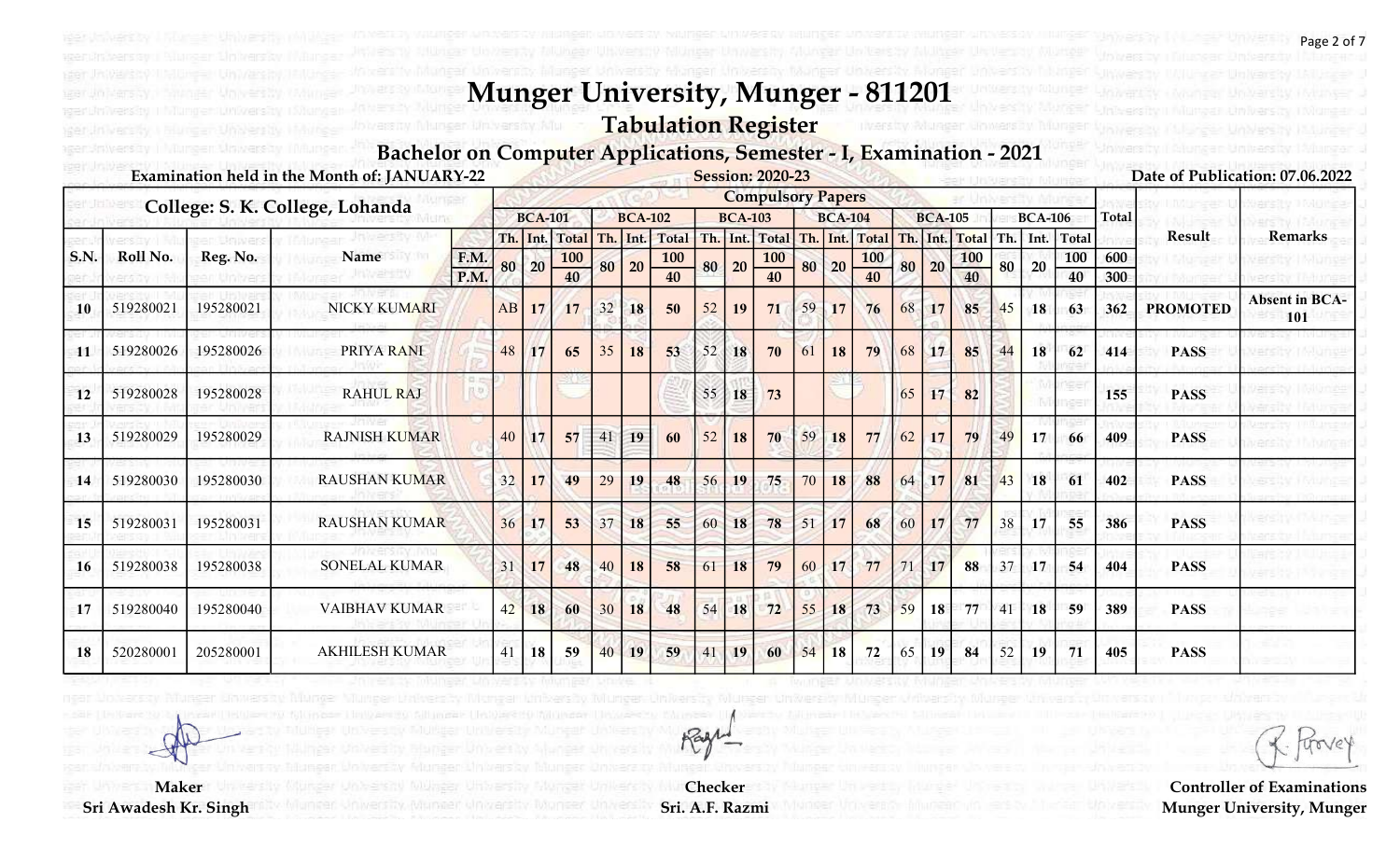Tabulation Register

#### Bachelor on Computer Applications, Semester - I, Examination - 2021

|             |           |           | Examination held in the Month of: JANUARY-22 |              |    |                |                  |     |                |                          |    |                | <b>Session: 2020-23</b>  |    |                |                              |     |                |            |     |                |              |              |                 | Date of Publication: 07.06.2022    |
|-------------|-----------|-----------|----------------------------------------------|--------------|----|----------------|------------------|-----|----------------|--------------------------|----|----------------|--------------------------|----|----------------|------------------------------|-----|----------------|------------|-----|----------------|--------------|--------------|-----------------|------------------------------------|
|             |           |           | College: S. K. College, Lohanda              |              |    |                |                  |     |                |                          |    |                | <b>Compulsory Papers</b> |    |                |                              |     |                |            |     |                |              |              |                 |                                    |
|             |           |           |                                              |              |    | <b>BCA-101</b> |                  |     | <b>BCA-102</b> |                          |    | <b>BCA-103</b> |                          |    | <b>BCA-104</b> |                              |     | <b>BCA-105</b> |            |     | <b>BCA-106</b> |              | <b>Total</b> |                 |                                    |
| <b>S.N.</b> | Roll No.  | Reg. No.  | Name                                         |              |    |                | Th. Int. Total   | Th. |                | Int. Total<br><b>100</b> |    |                | Th. Int. Total           |    |                | Th. Int. Total<br><b>100</b> | Th. | Int.           | Total      | Th. | Int.           | Total<br>100 | 600          | Result          | <b>Remarks</b>                     |
|             |           |           |                                              | F.M.<br>P.M. | 80 | 20             | <b>100</b><br>40 | 80  | 20             | 40                       | 80 | 20             | <b>100</b><br>40         |    | 80 20          | 40                           | 80  | 20             | <b>100</b> | 80  | 20             | 40           | 300          |                 |                                    |
| 19          | 520280002 | 205280002 | <b>ANUJ KUMAR</b>                            |              | 32 | 19             | 51               | 30  | 19             | 49                       | 51 | 19             | 70                       | 54 | 18             | 72                           | 62  | 19             | 81         | 51  | 19             | 70           | 393          | <b>PASS</b>     |                                    |
| 20          | 520280003 | 205280003 | <b>ANUPAM ANAND</b>                          |              | 51 | <b>19</b>      | 70               | 41  | 19             | 60                       | 54 | 19             | 73                       | 60 | <b>19</b>      | 79                           | 63  | 19             | 82         |     | 19             | 90           | 454          | <b>PASS</b>     |                                    |
| 21          | 520280004 | 205280004 | <b>ARTI KUMARI</b>                           |              | 41 | 19             | 60               | 46  | 19             | 65                       | 60 | 19             | 79                       | 63 | 19             | 82                           | 60  | 19             | 79         |     | 19             | 92           | 457          | <b>PASS</b>     |                                    |
| 22          | 520280005 | 205280005 | <b>AVINASH KUMAR</b>                         |              | 51 | 19             | 70               | 40  | 19             | 59                       | 51 | <b>18</b>      | 69                       | 66 | 19             | 85                           | 60  | 18             | 78         | 46  | 18             | 64           | 425          | <b>PASS</b>     |                                    |
| 23          | 520280006 | 205280006 | <b>CHANDAN KUMAR</b>                         |              | 40 | 19             | 59               | 34  | 19             | 53                       | 55 | 19             | 74                       | 61 | 19             | 80                           | 59  | <b>19</b>      | 78         | 64  | 19             | 83           | 427          | <b>PASS</b>     |                                    |
| 24          | 520280007 | 205280007 | <b>CHHOTU KUMAR</b>                          |              | 40 | 18             | 58               | 32  | 18             | 50                       | 43 | 18             | 61                       | 70 | 18             | 88                           | 59  | 19             | 78         | 44  | 19             | 63           | 398          | <b>PASS</b>     |                                    |
| 25          | 520280008 | 205280008 | <b>GAUTAM KUMAR</b>                          |              | AB | 18             |                  | AB  | 18             |                          | 50 | 18             | 68                       | 57 | 18             | 75                           | 60  | 18             | 78         | 47  | 18             | 65           | 286          | <b>PROMOTED</b> | <b>Absent in BCA-</b><br>101 & 102 |
| 26          | 520280010 | 205280010 | <b>GULSHAN KUMAR</b>                         |              | 38 | 18             | 56               | 37  | 19             | 56                       | 57 | 19             | 76                       | 57 | 18             | 75                           | 60  | 18             | 78         | 43  | <b>18</b>      | 61           | 402          | <b>PASS</b>     |                                    |
| 27          | 52028001  | 205280011 | JYOTI KUMARI                                 |              | 42 | 18             | 60               | 31  | 19             | 50                       | 60 | 19             | 79                       | 50 | 18             | 68                           | 65  | 18             | 83         | 52  | 18             | 70           | 410          | <b>PASS</b>     |                                    |

Controller of Examinations Munger University, Munger

**Maker** Sri Awadesh Kr. Singh

Checker Sri. A.F. Razmi

Rage

Page 3 of 7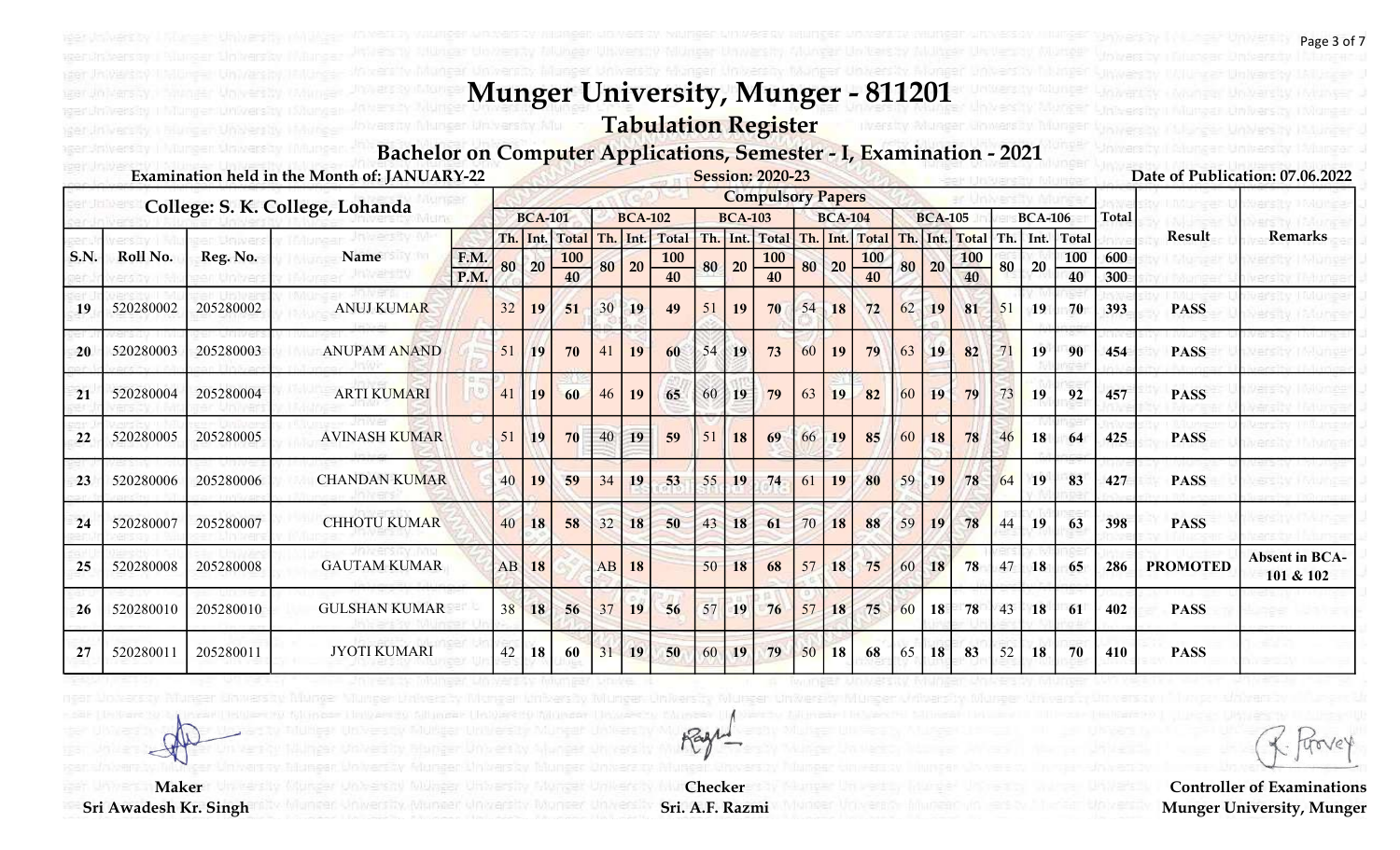Tabulation Register

Bachelor on Computer Applications, Semester - I, Examination - 2021

|     |           |           | Examination held in the Month of: JANUARY-22 |      |    |                |                              |     |                |                          |     |                | <b>Session: 2020-23</b>  |    |                 |                       |    |                |              |     |                |                   |              |                 | Date of Publication: 07.06.2022    |
|-----|-----------|-----------|----------------------------------------------|------|----|----------------|------------------------------|-----|----------------|--------------------------|-----|----------------|--------------------------|----|-----------------|-----------------------|----|----------------|--------------|-----|----------------|-------------------|--------------|-----------------|------------------------------------|
|     |           |           | College: S. K. College, Lohanda              |      |    |                |                              |     |                |                          |     |                | <b>Compulsory Papers</b> |    |                 |                       |    |                |              |     |                |                   |              |                 |                                    |
|     |           |           |                                              |      |    | <b>BCA-101</b> |                              |     | <b>BCA-102</b> |                          |     | <b>BCA-103</b> |                          |    | <b>BCA-104</b>  |                       |    | <b>BCA-105</b> |              |     | <b>BCA-106</b> |                   | <b>Total</b> | Result          | <b>Remarks</b>                     |
| S.N | Roll No.  | Reg. No.  | Name                                         | F.M. |    |                | Th. Int. Total<br><b>100</b> | Th. |                | Int. Total<br><b>100</b> | Th. |                | Int. Total<br><b>100</b> |    |                 | Th. Int. Total<br>100 |    | Th. Int.       | Total<br>100 | Th. |                | Int. Total<br>100 | 600          |                 |                                    |
|     |           |           |                                              | P.M. | 80 | 20             | 40                           | 80  | 20             | 40                       | 80  | 20             | 40                       |    | 80 20           | 40                    | 80 | 20             | 40           | 80  | 20             | 40                | 300          |                 |                                    |
| 28  | 520280012 | 205280012 | <b>KISAN KUMAR</b>                           |      | AB | 18             | 18                           | AB  | 18             | 18                       | 60  | 18             | 78                       | 58 | 18              | 76                    | 67 | 18             | 85           | 61  | 18             | 79                | 354          | <b>PROMOTED</b> | <b>Absent in BCA-</b><br>101 & 102 |
| 29  | 520280013 | 205280013 | <b>KUMARI DRISHTI</b>                        |      | AB | 18             | 18                           | AB  | 18             | 18                       | 59  | 18             | 77                       | 59 | 18              | 77                    | 64 | <b>18</b>      | 82           | 63  | 18             | 81                | 353          | <b>PROMOTED</b> | <b>Absent in BCA-</b><br>101 & 102 |
| 30  | 520280014 | 205280014 | <b>KUNAL KUMAR</b>                           |      | 38 | 18             | 56                           | 33  | 19             | 52                       | 54  | 19             | 73                       | 70 | 18              | 88                    | 62 | 18             | 80           | 51  | 18             | 69                | 418          | <b>PASS</b>     |                                    |
| 31  | 520280015 | 205280015 | <b>MANNU KUMAR</b>                           |      | 41 | 18             | 59                           | 30  | 19             | 49                       | 54  | <b>19</b>      | 73                       | 58 | 18              | 76                    | 60 | 18             | 78           |     | 18             | 58                | 393          | <b>PASS</b>     |                                    |
| 32  | 520280016 | 205280016 | <b>MD ASIF ALAM</b>                          |      | 42 | 18             | 60                           | 33  | 19             | 52                       | 50  | 19             | 69                       | 57 | 18 <sup>1</sup> | 75                    | 60 | <b>18</b>      | 78           | 54  | 19             | 73                | 407          | <b>PASS</b>     |                                    |
| 33  | 520280017 | 205280017 | <b>MD AURANGJEB KHAN</b>                     |      | 44 | 19             | 63                           | 34  | 19             | 53                       | 50  | 19             | 69                       | 50 | 18              | 68                    | 60 | 18             | 78           | 43  | <b>19</b>      | 62                | 393          | <b>PASS</b>     |                                    |
| 34  | 520280018 | 205280018 | MITHUN KUMAR MANJHI                          |      | AB | 18             | 18                           | AB  | 18             | 18                       | 60  | 18             | 78                       | 62 | 18              | 80                    | 61 | 18             | 79           | 61  | 18             | 79                | 352          | <b>PROMOTED</b> | <b>Absent in BCA-</b><br>101 & 102 |
| 35  | 520280019 | 205280019 | <b>MUKESH KUMAR</b>                          |      | 40 | 18             | 58                           | 26  | 19             | 45                       | 50  | 19             | 69                       | 68 | 18              | 86                    | 65 | 18             | 83           | 47  | 18             | 65                | 406          | <b>PASS</b>     |                                    |
| 36  | 520280020 | 205280020 | NEERAJ KUMAR                                 |      | 26 | 19             | 45                           | 42  | 18             | 60                       | 59  | 19             | 78                       | 60 | 18              | 78                    | 61 | 19             | 80           | 55  | 19             | 74                | 415          | <b>PASS</b>     |                                    |

Controller of Examinations Munger University, Munger

**Maker** Sri Awadesh Kr. Singh

Checker Sri. A.F. Razmi

Rage

Page 4 of 7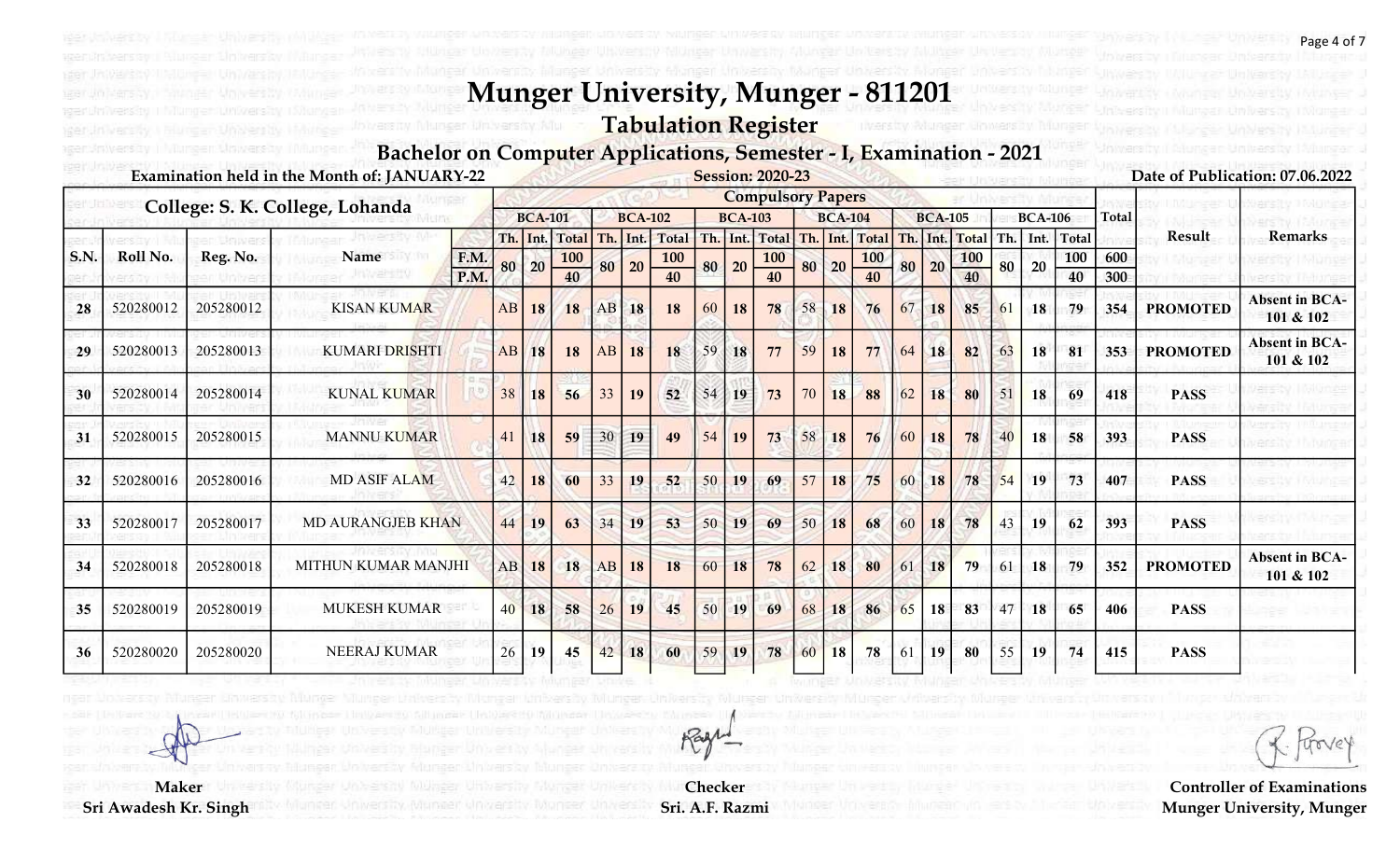Tabulation Register

#### Bachelor on Computer Applications, Semester - I, Examination - 2021

|             |           |           | Examination held in the Month of: JANUARY-22 |    |                |                            |     |                |                          |    |                | <b>Session: 2020-23</b>      |    |                |              |     |                |                  |     |                |                     |              |                 | Date of Publication: 07.06.2022    |
|-------------|-----------|-----------|----------------------------------------------|----|----------------|----------------------------|-----|----------------|--------------------------|----|----------------|------------------------------|----|----------------|--------------|-----|----------------|------------------|-----|----------------|---------------------|--------------|-----------------|------------------------------------|
|             |           |           | College: S. K. College, Lohanda              |    |                |                            |     |                |                          |    |                | <b>Compulsory Papers</b>     |    |                |              |     |                |                  |     |                |                     |              |                 |                                    |
|             |           |           |                                              |    | <b>BCA-101</b> |                            |     | <b>BCA-102</b> |                          |    | <b>BCA-103</b> |                              |    | <b>BCA-104</b> |              |     | <b>BCA-105</b> |                  |     | <b>BCA-106</b> |                     | <b>Total</b> |                 |                                    |
| <b>S.N.</b> | Roll No.  | Reg. No.  | Name<br>F.M.                                 |    | Th. Int.       | <b>Total</b><br><b>100</b> | Th. |                | Int. Total<br><b>100</b> |    |                | Th. Int. Total<br><b>100</b> |    | $Th.$ Int.     | Total<br>100 | Th. | Int.           | Total            | Th. | Int.           | <b>Total</b><br>100 | 600          | Result          | <b>Remarks</b>                     |
|             |           |           | P.M.                                         | 80 | 20             | 40                         | 80  | 20             | 40                       | 80 | 20             | 40                           |    | 80 20          | 40           | 80  | 20             | <b>100</b><br>40 | 80  | 20             | 40                  | 300          |                 |                                    |
| 37          | 520280022 | 205280022 | <b>NISHANT KUMAR</b>                         | 45 | 18             | 63                         | 43  | 19             | 62                       | 48 | 18             | 66                           | 55 | <b>18</b>      | 73           | 60  | 18             | 78               | 49  | 19             | 68                  | 410          | <b>PASS</b>     |                                    |
| 38          | 520280023 | 205280023 | <b>PAPPU KUMAR</b>                           | 31 | 18             | 49                         | 41  | 18             | 59                       | 60 | 18             | 78                           | 63 | 18             | 81           | 56  | <b>18</b>      | 74               | 29  | 19             | 48                  | 389          | <b>PASS</b>     |                                    |
| 39          | 520280024 | 205280024 | PAWAN KUMAR                                  | 38 | <b>19</b>      | 57                         | 33  | 18             | 51                       | 57 | 18             | 75                           | 50 | 18             | 68           | 53  | 18             | 71               |     | 19             | 49                  | 371          | <b>PASS</b>     |                                    |
| 40          | 520280025 | 205280025 | PRABHAT KUMAR                                | 24 | 19             | 43                         | 33  | 19             | 52                       | 59 | <b>18</b>      | 77                           | 54 | 18             | 72           | 56  | 18             | 74               | 36  | 18             | 54                  | 372          | <b>PASS</b>     |                                    |
| 41          | 520280026 | 205280026 | PRIYA KUMARI                                 | 57 | 19             | 76                         | 35  | 19             | 54                       | 71 | 18             | 89                           | 58 | 18             | 76           | 58  | 19             | 77               | 58  | 19             | 77                  | 449          | <b>PASS</b>     |                                    |
| 42          | 520280027 | 205280027 | <b>PUJA KUMARI</b>                           | 40 | 18             | 58                         | 37  | 19             | 56                       | 59 | 19             | 78                           | 61 | 19             | 80           | 58  | 19             | 77               | 53  | 19             | 72                  | 421          | <b>PASS</b>     |                                    |
| 43          | 520280028 | 205280028 | <b>RAMESH KUMAR</b>                          | 31 | 19             | 50                         | 8   | 18             | 26                       | 56 | 19             | 75                           | 60 | 18             | 78           | 62  | 18             | 80               | 32  | 19             | 51                  | 360          | <b>PROMOTED</b> | Fail in BCA-102                    |
| 44          | 520280029 | 205280029 | RAMESH KUMAR BHANDARI                        | AB | 18             | 18                         | AB  | 18             | 18                       | 52 | 18             | 70                           | 60 | 18             | 78           | 65  | 18             | 83               | -61 | 18             | 79                  | 346          | <b>PROMOTED</b> | <b>Absent in BCA-</b><br>101 & 102 |
| 45          | 520280030 | 205280030 | <b>RAVISH KUMAR</b>                          | 57 | 19             | 76                         | 30  | 19             | 49                       | 53 | 19             | 72                           | 60 | 18             | 78           |     | 19             | 83               |     | 19             | 60                  | 418          | <b>PASS</b>     |                                    |

Checker Sri. A.F. Razmi

Rage

**Maker** 

Sri Awadesh Kr. Singh

Page 5 of 7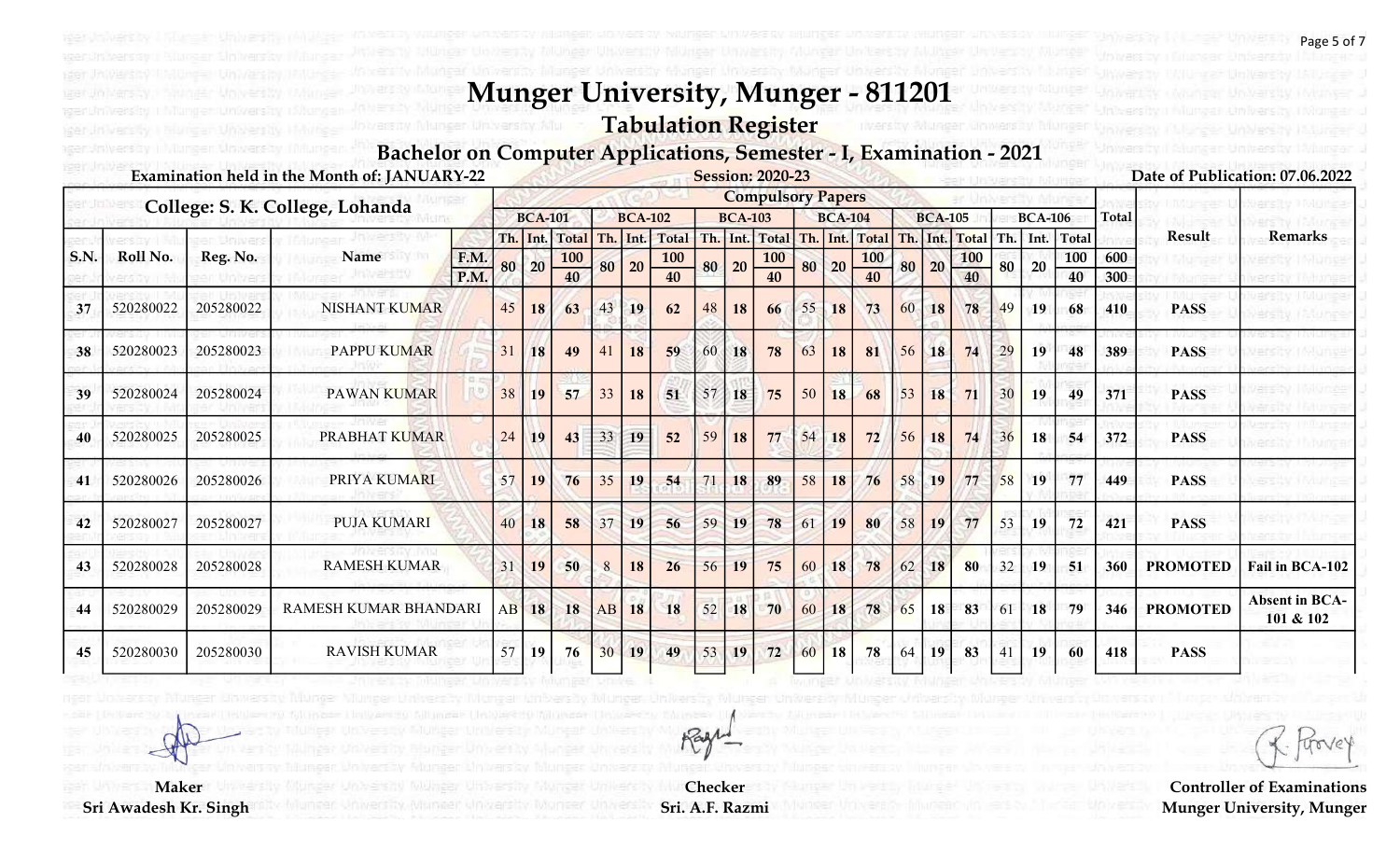Tabulation Register

#### Bachelor on Computer Applications, Semester - I, Examination - 2021

|             |           |           | Examination held in the Month of: JANUARY-22 |      |    |                |                            |     |                |                          |    |                 | <b>Session: 2020-23</b>      |    |                |                         |    |                |                     |     |                |              |              |                 | Date of Publication: 07.06.2022 |
|-------------|-----------|-----------|----------------------------------------------|------|----|----------------|----------------------------|-----|----------------|--------------------------|----|-----------------|------------------------------|----|----------------|-------------------------|----|----------------|---------------------|-----|----------------|--------------|--------------|-----------------|---------------------------------|
|             |           |           | College: S. K. College, Lohanda              |      |    |                |                            |     |                |                          |    |                 | <b>Compulsory Papers</b>     |    |                |                         |    |                |                     |     |                |              |              |                 |                                 |
|             |           |           |                                              |      |    | <b>BCA-101</b> |                            |     | <b>BCA-102</b> |                          |    | <b>BCA-103</b>  |                              |    | <b>BCA-104</b> |                         |    | <b>BCA-105</b> |                     |     | <b>BCA-106</b> |              | <b>Total</b> |                 |                                 |
| <b>S.N.</b> | Roll No.  | Reg. No.  | Name                                         | F.M. |    | Th. Int.       | <b>Total</b><br><b>100</b> | Th. |                | Int. Total<br><b>100</b> |    |                 | Th. Int. Total<br><b>100</b> |    | $Th.$ Int.     | Total Th.<br><b>100</b> |    | Int.           | Total<br><b>100</b> | Th. | Int.           | Total<br>100 | 600          | Result          | <b>Remarks</b>                  |
|             |           |           |                                              | P.M. | 80 | 20             | 40                         | 80  | 20             | 40                       | 80 | 20              | 40                           |    | 80 20          | 40                      | 80 | 20             | 40                  | 80  | 20             | 40           | 300          |                 |                                 |
| 46          | 520280031 | 205280031 | <b>RITU KUMARI</b>                           |      | 46 | 19             | 65                         | 42  | 19             | 61                       | 60 | 19              | 79                           | 55 | <b>19</b>      | 74                      | 60 | 18             | 78                  | 54  | 19             | 73           | 430          | <b>PASS</b>     |                                 |
| 47          | 520280032 | 205280032 | <b>SADAF AFRIN</b>                           |      | 43 | 19             | 62                         | 44  | 19             | 63                       | 53 | 19              | 72                           | 60 | 19             | 79                      | 61 | <b>18</b>      | 79                  | 55  | 19             | 74           | 429          | <b>PASS</b>     |                                 |
| 48          | 520280033 | 205280033 | <b>SAPAN KUMAR</b>                           |      | 34 | <b>19</b>      | 53                         | 39  | 19             | 58                       | 62 | 19 <sup>°</sup> | 81                           | 58 | 18             | 76                      | 58 | 18             | 76                  | 47  | 19             | 66           | 410          | <b>PASS</b>     |                                 |
| 49          | 520280034 | 205280034 | <b>SHARDA BHARTI</b>                         |      | 36 | 19             | 55                         | 36  | 18             | 54                       | 64 | 9               | 73                           | 55 | 18             | 73                      |    | 18             | 80                  | 43  | 18             | 61           | 396          | <b>PASS</b>     |                                 |
| 50          | 520280035 | 205280035 | <b>SHIVAM KUMAR</b>                          |      | 28 | 19             | 47                         | 37  | 18             | 55                       | 58 | 19              | 77                           | 68 | 18             | 86                      | 60 | <b>18</b>      | 78                  | 46  | 18             | 64           | 407          | <b>PASS</b>     |                                 |
| 51          | 520280036 | 205280036 | <b>SITRA KUMARI</b>                          |      | 40 | 19             | 59                         | 41  | 18             | 59                       | 56 | 19              | 75                           | 59 | 18             | 77                      | 62 | 19             | 81                  | 44  | 18             | 62           | 413          | <b>PASS</b>     |                                 |
| 52          | 520280037 | 205280037 | <b>SONI KUMARI</b>                           |      | 52 | 19             | 71                         | 38  | 18             | 56                       | 59 | 19              | 78                           | 66 | 19             | 85                      | 60 | 18             | 78                  | 40  | 19             | 59           | 427          | <b>PASS</b>     |                                 |
| 53          | 520280038 | 205280038 | <b>SONU KUMAR</b>                            |      | 34 | 19             | 53                         | 32  | 18             | 50                       | 48 | 19              | 67                           | 54 | 18             | 72                      | 61 | 18             | 79                  | 36  | 18             | 54           | 375          | <b>PASS</b>     |                                 |
| 54          | 520280039 | 205280039 | SONU KUMAR THAKUR                            |      | 38 | 19             | 57                         | 18  | 18             | 36                       | 60 | 19              | 79                           | 59 | 18             | 77                      | 69 | 18             | 87                  | 39  | 18             | 57           | 393          | <b>PROMOTED</b> | Fail in BCA-102                 |

Rage

Checker Sri. A.F. Razmi

**Maker** 

Sri Awadesh Kr. Singh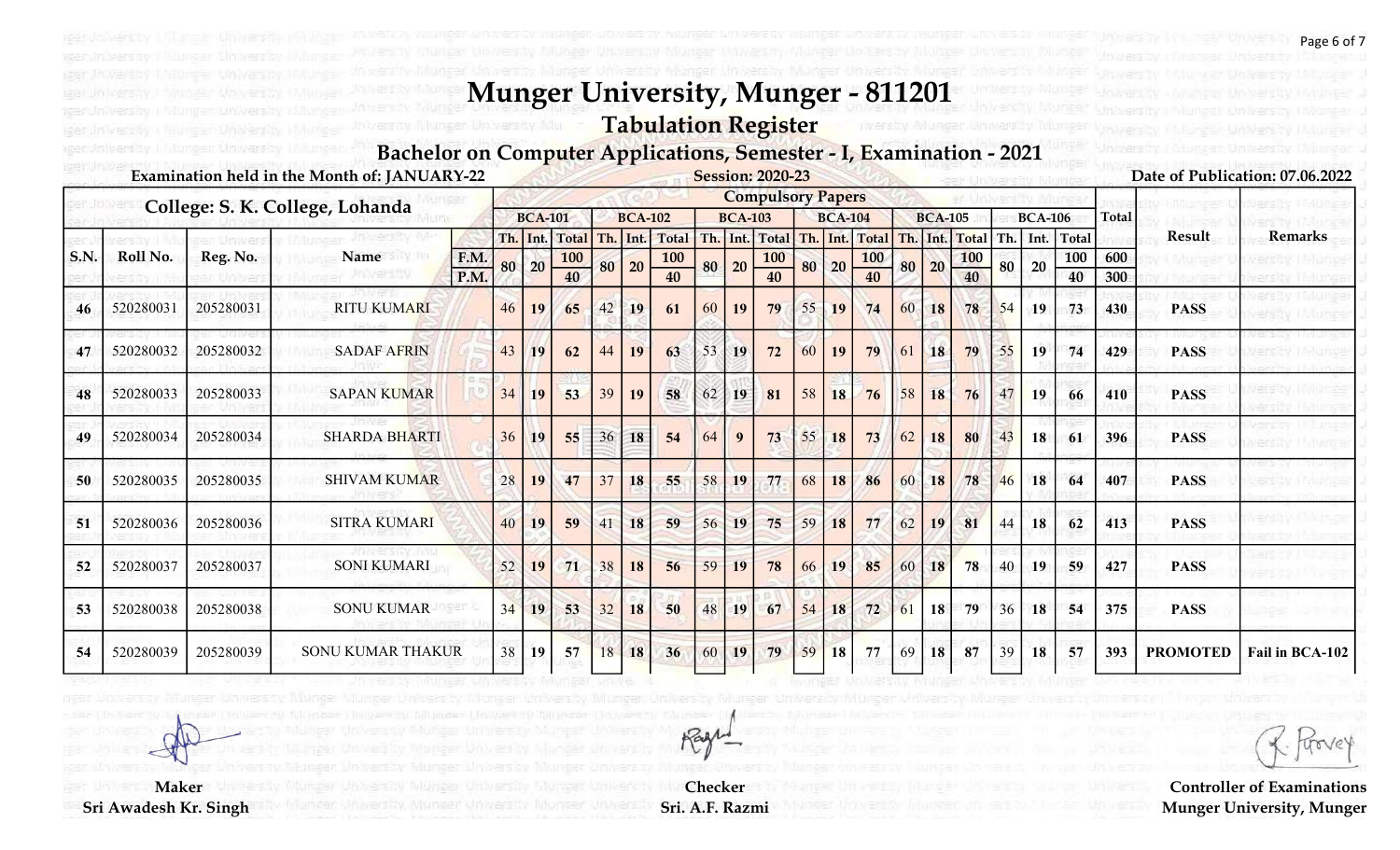#### Tabulation Register

un versay.

**JOWERS IN** 

Inversity into **MARKETSRY WILLIN** 

#### Bachelor on Computer Applications, Semester - I, Examination - 2021

|             |           |           | Examination held in the Month of: JANUARY-22 |      |    |                 |                |                  |                 |                 |    |                | <b>Session: 2020-23</b>  |    |                |                    |    |                |                  |    |                |       |              |                 | Date of Publication: 07.06.2022    |
|-------------|-----------|-----------|----------------------------------------------|------|----|-----------------|----------------|------------------|-----------------|-----------------|----|----------------|--------------------------|----|----------------|--------------------|----|----------------|------------------|----|----------------|-------|--------------|-----------------|------------------------------------|
|             |           |           | College: S. K. College, Lohanda              |      |    |                 |                |                  |                 |                 |    |                | <b>Compulsory Papers</b> |    |                |                    |    |                |                  |    |                |       |              |                 |                                    |
|             |           |           |                                              |      |    | <b>BCA-101</b>  |                |                  | <b>BCA-102</b>  |                 |    | <b>BCA-103</b> |                          |    | <b>BCA-104</b> |                    |    | <b>BCA-105</b> |                  |    | <b>BCA-106</b> |       | <b>Total</b> |                 |                                    |
|             |           |           |                                              |      |    |                 | Th. Int. Total | Th.              |                 | Int. Total      |    |                | Th. Int. Total           |    |                | Th. Int. Total Th. |    |                | . Int. Total Th. |    | Int.           | Total |              | Result          | <b>Remarks</b>                     |
| <b>S.N.</b> | Roll No.  | Reg. No.  | Name                                         | F.M. | 80 | 20              | <b>100</b>     | 80               | 20 <sup>2</sup> | <b>100</b>      | 80 | 20             | <b>100</b>               | 80 | 20             | <b>100</b>         | 80 | 20             | <b>100</b>       | 80 | 20             | 100   | 600          |                 |                                    |
|             |           |           |                                              | P.M. |    |                 | 40             |                  |                 | 40              |    |                | 40                       |    |                | 40                 |    |                | 40               |    |                | 40    | 300          |                 |                                    |
| 55          | 520280040 | 205280040 | <b>SONU KUMAR</b>                            |      | 28 | 19 <sup>°</sup> | 47             | 28               | 18              | 46              | 57 | 19             | 76                       | 55 | <b>18</b>      | 73                 | 63 | 18             | 81               | 34 | 18             | 52    | 375          | <b>PASS</b>     |                                    |
| 56          | 520280041 | 205280041 | <b>SUJIT KUMAR</b>                           |      | AB | <b>18</b>       | 18             | AB               | 18              | 18              | 50 | 18             | 68                       | 57 | 18             | 75                 | 62 | <b>18</b>      | 80               | 59 | 18             | 77    | 336          | <b>PROMOTED</b> | <b>Absent in BCA-</b><br>101 & 102 |
| 57          | 520280042 | 205280042 | <b>SUMAN KUMAR</b>                           |      | 27 | <b>19</b>       | 46             | 12               | 18              | 30 <sup>°</sup> | 50 | 19             | 69                       | 54 | 18             | 72                 | 65 | 18             | 83               | 38 | 18             | 56    | 356          | <b>PROMOTED</b> | Fail in BCA-102                    |
| 58          | 520280044 | 205280044 | <b>VIKAS VAIBHAV</b>                         |      | 37 | <b>19</b>       | 56             | $\vert 35 \vert$ | 19              | 54              | 61 | 19             | 80                       | 55 | <b>18</b>      | 73                 | 69 | 18             | 87               | 49 | 19             | 68    | 418          | <b>PASS</b>     |                                    |
| 59          | 520280045 | 205280045 | <b>VIKASH KUMAR</b>                          |      | 26 | 18              | 44             | 32               | 19              | 51              | 61 | 19             | 80                       | 54 | 18             | 72                 | 61 | <b>18</b>      | 79               | 44 | 18             | 62    | 388          | <b>PASS</b>     |                                    |

Checker Sri. A.F. Razmi

Rage

**LARACTER AVENUE** 

**Maker** 

Sri Awadesh Kr. Singh

trove

Page 7 of 7

Controller of Examinations Munger University, Munger

mwanzay Munge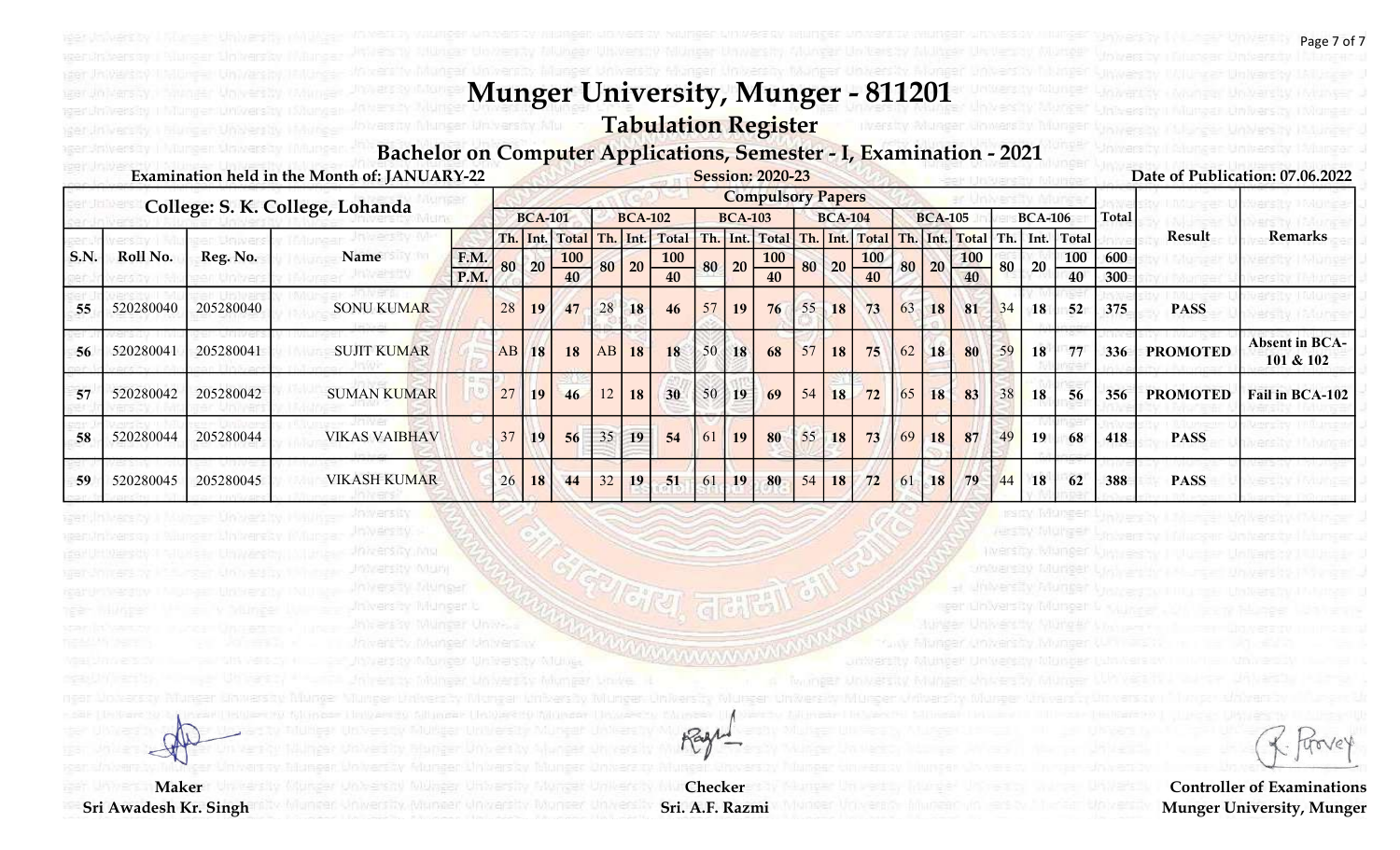Tabulation Register

rgan ilin vərsity.

Bachelor on Computer Applications, Semester - I, Examination - 2021

|                |           |           | Examination held in the Month of: JANUARY-22 |      |    |                |                |    |                 |              |    |                | <b>Session: 2020-23</b>  |    |                |            |    |                |                      |    |                |       |              | Date of Publication: 07.06.2022 |                            |
|----------------|-----------|-----------|----------------------------------------------|------|----|----------------|----------------|----|-----------------|--------------|----|----------------|--------------------------|----|----------------|------------|----|----------------|----------------------|----|----------------|-------|--------------|---------------------------------|----------------------------|
|                |           |           | College: B.R.M. College, Munger              |      |    |                |                |    |                 |              |    |                | <b>Compulsory Papers</b> |    |                |            |    |                |                      |    |                |       |              |                                 |                            |
|                |           |           |                                              |      |    | <b>BCA-101</b> |                |    | <b>BCA-102</b>  |              |    | <b>BCA-103</b> |                          |    | <b>BCA-104</b> |            |    | <b>BCA-105</b> |                      |    | <b>BCA-106</b> |       | <b>Total</b> |                                 |                            |
|                |           |           |                                              |      |    |                | Th. Int. Total |    | Th. Int.        | <b>Total</b> |    |                | Th. Int. Total Th. Int.  |    |                |            |    |                | Total Th. Int. Total |    | Th. Int.       | Total |              | Result                          | <b>Remarks</b>             |
| S.N.           | Roll No.  | Reg. No.  | Name                                         | F.M. |    | 80 20          | <b>100</b>     | 80 | 20              | <b>100</b>   |    | $80$ 20 -      | <b>100</b>               | 80 | 20             | <b>100</b> | 80 | 20             | <b>100</b>           | 80 | 20             | 100   | 600          |                                 |                            |
|                |           |           |                                              | P.M. |    |                | 40             |    |                 |              |    |                | 40                       |    |                | 40         |    |                | 40                   |    |                | 40    | 300          |                                 |                            |
|                | 520070001 | 205070001 | <b>DEEPAM KUMARI</b>                         |      | 35 | 19             | 54             | 6  | 18              | 24           | 50 | 18             | 68                       | 50 | 19             | 69         | 62 | 18             | 80                   | 38 | 19             | 57    | 352          | <b>PROMOTED</b>                 | <b>Fail in BCA-</b><br>102 |
| $\overline{2}$ | 520070003 | 205070003 | <b>SARIKA KUMARI</b>                         |      | 60 | 18             | 78             | 65 | 19              | 84           | 51 | 17             | 68                       | 60 | <b>18</b>      | 78         | 62 | 17             | 79                   | 40 | 18             | 58    | 445          | <b>PASS</b>                     |                            |
|                | 520070004 | 205070004 | <b>SHAILI KUMARI</b>                         |      | 58 | 20             | 78             | 54 | 19              | 73           | 64 | 19             | 83                       | 57 | 20             | 77         | 63 | 19             | 82                   | 52 | 20             | 72    | 465          | <b>PASS</b>                     |                            |
|                | 520070005 | 205070005 | <b>SHRUTI KUMARI</b>                         |      | 60 | <b>20</b>      | 80             | 67 | 20 <sub>1</sub> | 87           | 59 | 19             | 78                       | 54 | 19             | 73         | 70 | 18             | 88                   | 60 | 20             | 80    | 486          | <b>PASS</b>                     |                            |
| 5              | 519070009 | 195070009 | <b>SHREYA KUMARI</b>                         |      |    |                |                |    |                 |              | 50 | 18             | 68                       |    |                |            |    |                |                      |    |                |       | 68           | <b>PASS</b>                     |                            |
| 6              | 518070001 | 185070001 | <b>FARHEEN ZAMAN</b>                         |      |    |                |                |    |                 |              | 67 | 18             | 85                       |    |                |            |    |                |                      |    |                |       | 85           | <b>PASS</b>                     |                            |
|                | 518070004 | 185070004 | PRATIMA SHIL                                 |      |    |                |                | 45 | 17              | 62           | 55 | 17             | 72                       |    |                |            |    |                |                      |    |                |       | 134          | <b>PASS</b>                     |                            |
| 8              | 518070008 | 185070008 | VINDHAVASANI KUMARI                          |      |    |                |                | 41 | 17              | 58           | 53 | 18             | 71                       |    |                |            |    |                |                      |    |                |       | 129          | <b>PASS</b>                     |                            |

**Maker** Sri Awadesh Kr. Singh

Checker Sri. A.F. Razmi

Rage

Controller of Examinations Munger University, Munger

Page 1 of 1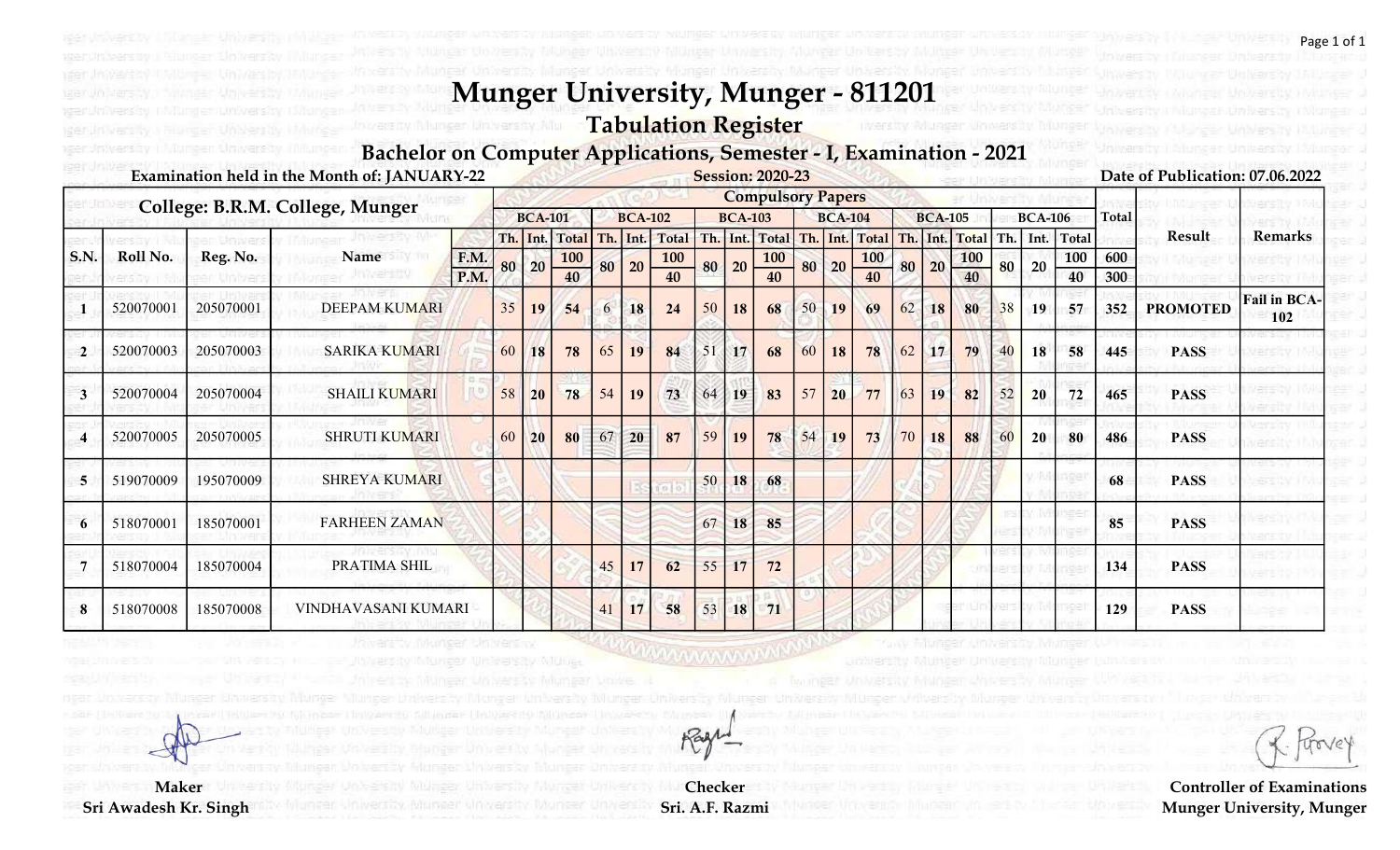### Tabulation Register

#### Bachelor on Computer Applications, Semester - I, Examination - 2021

|     |           |           | Examination held in the Month of: JANUARY-22    |      |    |                 |                |                 |                                                                  |    |                | <b>Session: 2020-23</b>  |                |            |    |                 |            |      |                |            |       | Date of Publication: 07.06.2022 |                                  |
|-----|-----------|-----------|-------------------------------------------------|------|----|-----------------|----------------|-----------------|------------------------------------------------------------------|----|----------------|--------------------------|----------------|------------|----|-----------------|------------|------|----------------|------------|-------|---------------------------------|----------------------------------|
|     |           |           |                                                 |      |    |                 |                |                 |                                                                  |    |                | <b>Compulsory Papers</b> |                |            |    |                 |            |      |                |            |       |                                 |                                  |
|     |           |           | <b>College: International College, Ghosaith</b> |      |    | <b>BCA-101</b>  |                | <b>BCA-102</b>  |                                                                  |    | <b>BCA-103</b> |                          | <b>BCA-104</b> |            |    | <b>BCA-105</b>  |            |      | <b>BCA-106</b> |            | Total |                                 |                                  |
|     |           |           |                                                 |      |    |                 | Th. Int. Total |                 | Th. Int. Total Th. Int. Total Th. Int. Total Th. Int. Int. Total |    |                |                          |                |            |    |                 |            | Th.1 |                | Int. Total |       | Result                          | Remarks                          |
| S.N | Roll No.  | Reg. No.  | Name                                            | F.M. | 80 | 20              | <b>100</b>     | $80 \mid 20$    | <b>100</b>                                                       | 80 | 20             | 100                      | 80 20          | <b>100</b> | 80 | 20 <sup>°</sup> | <b>100</b> |      | 20             | 100        | 600   |                                 |                                  |
|     |           |           |                                                 | P.M. |    |                 |                |                 | 40                                                               |    |                | 40                       |                |            |    |                 |            |      |                | 40         | 300   |                                 |                                  |
|     | 520190001 | 205190001 | <b>SUDHANSHU KUMAR SINGH</b>                    |      | 10 | 18 <sup>1</sup> | 28             | 18 <sub>1</sub> | 24                                                               | 52 | 18             | 70                       | 17             | 78         | 58 | 17              | 75         | 46   | 18             | 64         | 339   | <b>PROMOTED</b>                 | <b>Fail in BCA-</b><br>101 & 102 |

Checker Sri. A.F. Razmi

Rage

Established 2018

reistry in hinger blin verswy Mu

 $\frac{1}{10}$ 

非同观盘

Jn 99

stancer.

**Joy Vels** 

**Jowers By** 

Infraets ity intra **MARKETAY MUN** 

**Maker** 

Sri Awadesh Kr. Singh

agerskriversky i Niureen Urwersky Milurge

iger University | Munger University | Niung-

iger Aniversity i Giunger University Tiviunge

Page 1 of 1

Controller of Examinations Munger University, Munger

Munger University (Munger University Munger J

folunger University ("Munger University (Munger of

Murger University Lolunger University Holonger U

Munger University (Munger University Informational Nunger University Linunger University (Munger J

Munger Upwarsty I Munger University Palumper U

y Munger University (Wunger University Munger J

y Munger University I Munger University Tixkinger of

Munger University (Munger University

IPSIDA TATUMEED Links are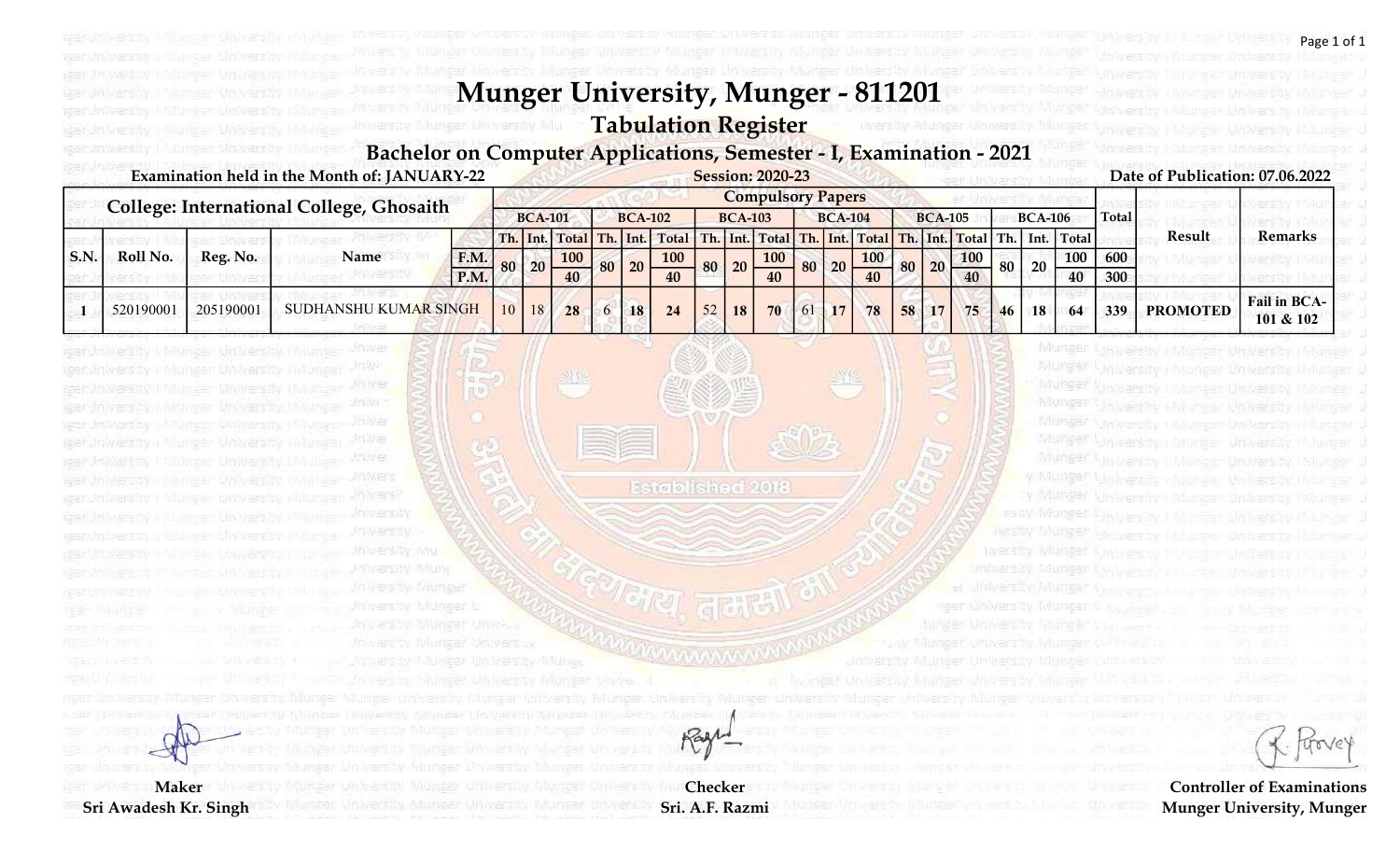# Tabulation Register

#### Bachelor on Computer Applications, Semester - I, Examination - 2021

|      |           |           | Examination held in the Month of: JANUARY-22 |              |    |                |                  |          |                |                  |    |                | <b>Session: 2020-23</b>  |    |                |                  |    |                |                  |    |                |                |            |                 | Date of Publication: 07.06.2022 |
|------|-----------|-----------|----------------------------------------------|--------------|----|----------------|------------------|----------|----------------|------------------|----|----------------|--------------------------|----|----------------|------------------|----|----------------|------------------|----|----------------|----------------|------------|-----------------|---------------------------------|
|      |           |           | College: R.D. College, Sheikhpura            |              |    |                |                  |          |                |                  |    |                | <b>Compulsory Papers</b> |    |                |                  |    |                |                  |    |                |                |            |                 |                                 |
|      |           |           |                                              |              |    | <b>BCA-101</b> |                  |          | <b>BCA-102</b> |                  |    | <b>BCA-103</b> |                          |    | <b>BCA-104</b> |                  |    | <b>BCA-105</b> |                  |    | <b>BCA-106</b> |                | Total      |                 |                                 |
|      |           |           |                                              |              |    |                | Th. Int. Total   | Th. Int. |                | Total            |    |                | Th. Int. Total Th. Int.  |    |                | <b>Total</b>     |    |                | Th. Int. Total   |    |                | Th. Int. Total |            | <b>Result</b>   | <b>Remarks</b>                  |
| S.N. | Roll No.  | Reg. No.  | Name                                         | F.M.<br>P.M. | 80 | 20             | <b>100</b><br>40 | 80       | 20             | <b>100</b><br>40 |    | 80 20          | 100<br>40                | 80 | 20             | <b>100</b><br>40 | 80 | 20             | <b>100</b><br>40 | 80 | 20             | 100<br>40      | 600<br>300 |                 |                                 |
|      | 520090001 | 205090001 | <b>ABHISHEK KUMAR</b>                        |              | 43 | 18             | 61               | 50       | 19             | 69               | 55 | 19             | 74                       | 55 | 18             | 73               | 62 | 19             | 81               | 52 | 19             | 71             | 429        | <b>PASS</b>     |                                 |
|      | 520090002 | 205090002 | <b>ABHISHEK ANAND</b>                        |              | 48 | 18             | 66               | 48       | 19             | 67               | 55 | 19             | 74                       | 63 | 18             | 81               | 53 | 19             | 72               | 61 | <b>19</b>      | 80             | 440        | <b>PASS</b>     |                                 |
| -3   | 520090003 | 205090003 | <b>ADITYA RAJ</b>                            |              | 46 | 18             | 64               | 72       | 19             | 91               | 53 | <b>19</b>      | 72                       | 57 | 18             | 75               | 56 | 19             | 75               | 59 | <b>19</b>      | 78             | 455        | <b>PASS</b>     |                                 |
|      | 520090004 | 205090004 | <b>BIPESH KUMAR</b>                          |              | 51 | 18             | 69               | 65       | 19             | 84               |    | 19             | 90                       | 58 | 18             | 76               | 60 | 19             | 79               | 56 | <b>19</b>      | 75             | 473        | <b>PASS</b>     |                                 |
|      | 520090006 | 205090006 | <b>DHARMENDRA KUMAR</b>                      |              | 28 | 18             | 46               | 52       | 19             | 71               | 62 | 19             | 81                       | 60 | 18             | 78               | 55 | 19             | 74               | 36 | <b>19</b>      | 55             | 405        | <b>PASS</b>     |                                 |
| 6    | 520090007 | 205090007 | <b>DHEERAJ KUMAR</b>                         |              | 49 | 18             | 67               | AB       | 19             | 19               | 50 | 19             | 69                       | 59 | 18             | 77               | 60 | 19             | 79               | 56 | 19             | 75             | 386        | <b>PROMOTED</b> | <b>ABSENT IN BCA</b><br>102     |
|      | 520090008 | 205090008 | <b>HIRAMAN KUMAR</b>                         |              | 42 | 18             | 60               | 48       | 19             | 67               | 52 | 19             | 71                       | 53 | 18             | 71               | 67 | 19             | 86               | 51 | 19             | 70             | 425        | <b>PASS</b>     |                                 |
| 8    | 520090009 | 205090009 | <b>LAKSHMAN KUMAR</b>                        |              | 48 | 18             | 66               | 35       | 19             | 54               | 52 | 19             | 71                       | 66 | 18             | 84               | 62 | <b>19</b>      | 81               | 46 | 19             | 65             | 421        | <b>PASS</b>     |                                 |
| Q    | 520090010 | 205090010 | <b>MANSHI KUMARI</b>                         |              | 54 | 18             | 72               | 20       | 19             | 39               | 61 | 19             | 80                       | 64 | 18             | 82               | 65 | 19             | 84               | 61 | <b>19</b>      | 80             | 437        | <b>PROMOTED</b> | <b>FAIL IN BCA-</b><br>102      |

Checker Sri. A.F. Razmi

Rage

trov

Page 1 of 4

**Maker** Sri Awadesh Kr. Singh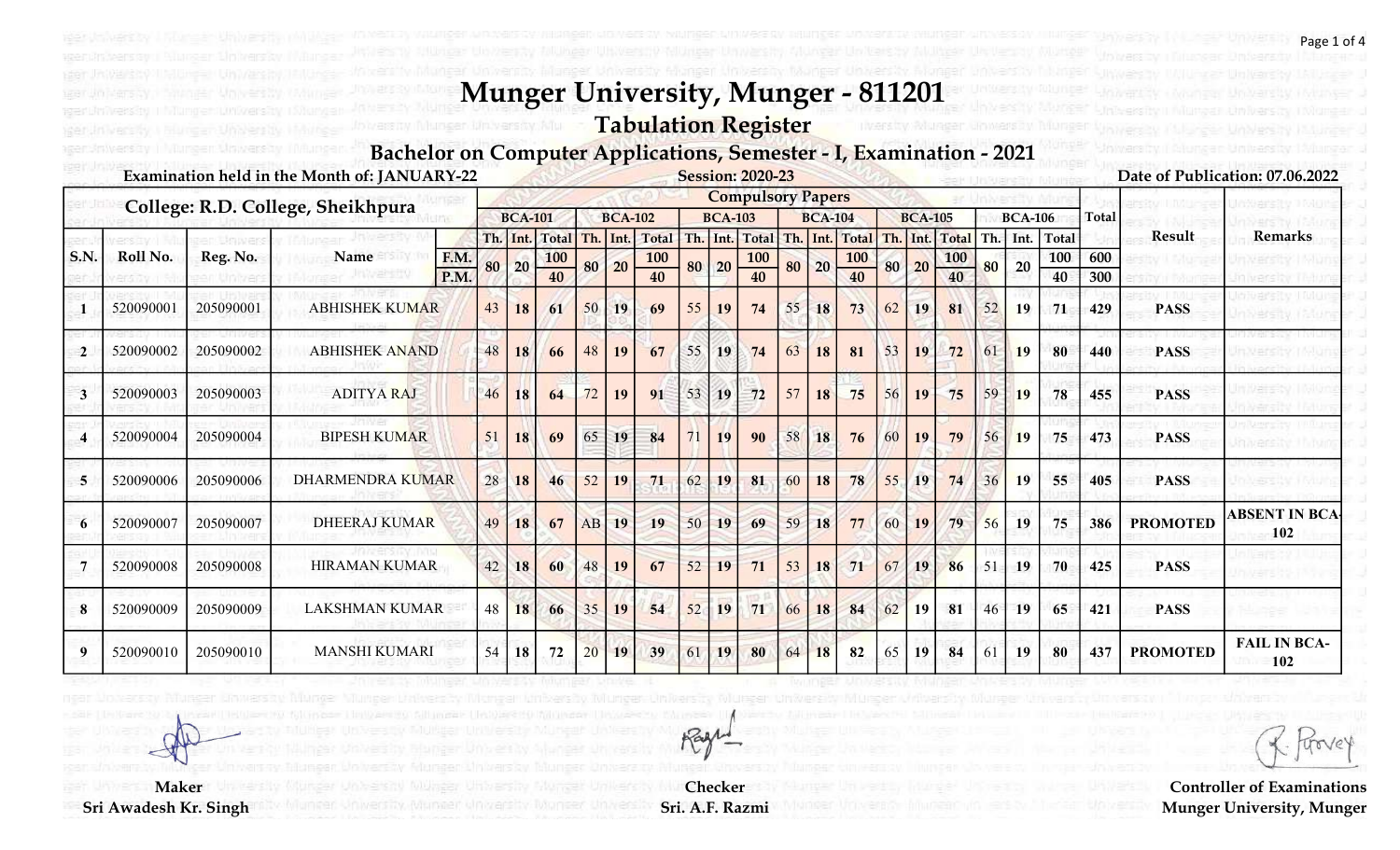# Tabulation Register

#### Bachelor on Computer Applications, Semester - I, Examination - 2021

|      |           |           | Examination held in the Month of: JANUARY-22 |              |    |                |                  |    |                |                  |    |                | <b>Session: 2020-23</b>  |    |                |                  |    |                |                  |        |                |                |              |                 | Date of Publication: 07.06.2022 |
|------|-----------|-----------|----------------------------------------------|--------------|----|----------------|------------------|----|----------------|------------------|----|----------------|--------------------------|----|----------------|------------------|----|----------------|------------------|--------|----------------|----------------|--------------|-----------------|---------------------------------|
|      |           |           | College: R.D. College, Sheikhpura            |              |    |                |                  |    |                |                  |    |                | <b>Compulsory Papers</b> |    |                |                  |    |                |                  |        |                |                |              |                 |                                 |
|      |           |           |                                              |              |    | <b>BCA-101</b> |                  |    | <b>BCA-102</b> |                  |    | <b>BCA-103</b> |                          |    | <b>BCA-104</b> |                  |    | <b>BCA-105</b> |                  |        | <b>BCA-106</b> |                | <b>Total</b> |                 |                                 |
|      |           |           |                                              |              |    |                | Th. Int. Total   |    |                | Th. Int. Total   |    |                | Th. Int. Total Th. Int.  |    |                | <b>Total</b>     |    | Th. Int.       | Total            |        |                | Th. Int. Total |              | Result          | <b>Remarks</b>                  |
| S.N. | Roll No.  | Reg. No.  | Name                                         | F.M.<br>P.M. | 80 | 20             | <b>100</b><br>40 | 80 | 20             | <b>100</b><br>40 | 80 | 20             | <b>100</b><br>40         | 80 | 20             | <b>100</b><br>40 | 80 | 20             | <b>100</b><br>40 | 80     | 20             | 100<br>40      | 600<br>300   |                 |                                 |
| 10   | 520090012 | 205090012 | <b>MITHLESH KUMAR</b>                        |              | 36 | 18             | 54               | 47 | 19             | 66               | 59 | 19             | 78                       | 55 | 18             | 73               | 59 | 19             | 78               | 51     | 19             | 70             | 419          | <b>PASS</b>     |                                 |
| 11   | 520090016 | 205090016 | <b>PAWAN RAJ</b>                             |              | 32 | 18             | 50               | 55 | 19             | 74               | 71 | 19             | 90                       | 56 | 18             | 74               | 53 | 19             | 72               | 38     | <b>19</b>      | 57             | 417          | <b>PASS</b>     |                                 |
| 12   | 520090018 | 205090018 | <b>RICKY DIWAN</b>                           |              | 24 | 18             | 42               |    | 19             | 26               | 53 | 19             | 72                       | 55 | 18             | 73               | 57 | 19             | 76               | 39     | <b>19</b>      | 58             | 347          | <b>PROMOTED</b> | <b>FAIL IN BCA-</b><br>102      |
| 13   | 520090019 | 205090019 | <b>ROHIT KUMAR RAUSHAN</b>                   |              | 29 | 18             | 47               | 33 | 19             | 52               | 51 | 19             | 70                       | 54 | 18             | 72               | 75 | 19             | 94               | 26     | <b>19</b>      | 45             | 380          | <b>PASS</b>     |                                 |
| 14   | 520090020 | 205090020 | SAHARSH VIJAY RAJ                            |              | 41 | <b>18</b>      | 59               | 59 | 19             | 78               | 52 | 19             | 71                       | 60 | 18             | 78               | 64 | 19             | 83               | 67     | <b>19</b>      | 86             | 455          | <b>PASS</b>     |                                 |
| 15   | 520090021 | 205090021 | <b>SANTOSH KUMAR</b>                         |              | 10 | 18             | 28               | 16 | 19             | 35               | 52 | 19             | 71                       | 58 | 18             | 76               | 55 | <b>19</b>      | 74               | 36     | 19             | 55             | 339          | <b>PROMOTED</b> | <b>FAIL IN BCA-</b><br>101& 102 |
| 16   | 520090022 | 205090022 | <b>SATYAM GUPTA</b>                          |              | 54 | 18             | 72               | 46 | 19             | 65               | 51 | 19             | 70                       | 56 | 18             | 74               | 65 | 19             | 84               | $56 -$ | 19             | 75             | 440          | <b>PASS</b>     |                                 |
| 17   | 520090023 | 205090023 | SATYANARAYAN KUMAR                           |              | 49 | 18             | 67               | 44 | 19             | 63               | 59 | 19             | 78                       | 60 | 18             | 78               | 57 | <b>19</b>      | 76               | 54     | 19             | 73             | 435          | <b>PASS</b>     |                                 |
| 18   | 520090024 | 205090024 | <b>SHASHANK SHANKAR</b>                      |              | 44 | 18             | 62               | 43 | 19             | 62               | 61 | 19             | 80                       | 58 | 18             | 76               | 60 | 19             | 79               | 61     | 19             | 80             | 439          | <b>PASS</b>     |                                 |

trove

Controller of Examinations Munger University, Munger

**Maker** Sri Awadesh Kr. Singh

Checker Sri. A.F. Razmi

Rage

Page 2 of 4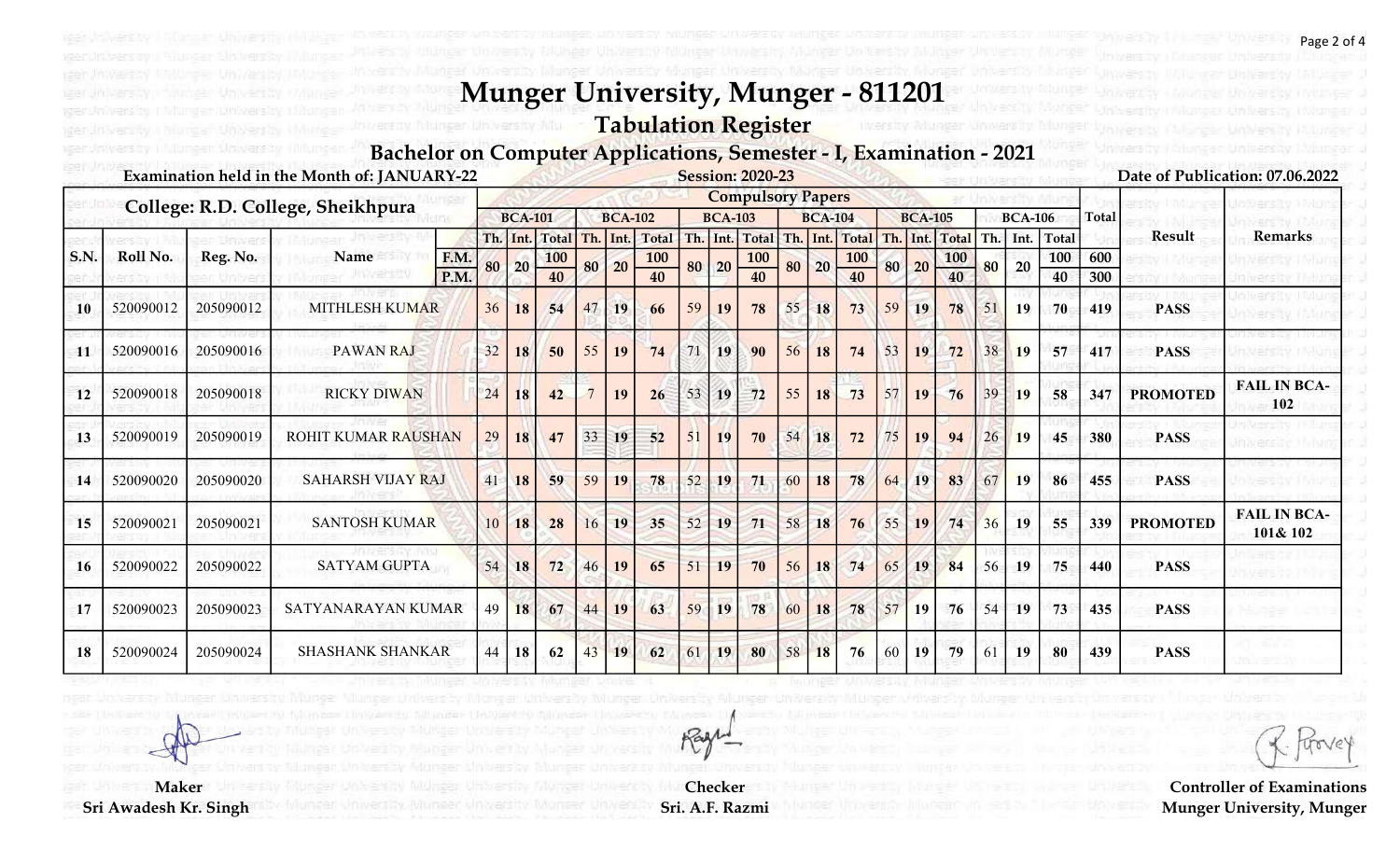# Tabulation Register

#### Bachelor on Computer Applications, Semester - I, Examination - 2021

|              |           |           | Examination held in the Month of: JANUARY-22 |      |    |                |                |    |                |              |    |                | <b>Session: 2020-23</b>  |     |                |            |    |                |                |     |                |       |              |             | Date of Publication: 07.06.2022 |
|--------------|-----------|-----------|----------------------------------------------|------|----|----------------|----------------|----|----------------|--------------|----|----------------|--------------------------|-----|----------------|------------|----|----------------|----------------|-----|----------------|-------|--------------|-------------|---------------------------------|
|              |           |           | College: R.D. College, Sheikhpura            |      |    |                |                |    |                |              |    |                | <b>Compulsory Papers</b> |     |                |            |    |                |                |     |                |       |              |             |                                 |
|              |           |           |                                              |      |    | <b>BCA-101</b> |                |    | <b>BCA-102</b> |              |    | <b>BCA-103</b> |                          |     | <b>BCA-104</b> |            |    | <b>BCA-105</b> |                |     | <b>BCA-106</b> |       | <b>Total</b> |             |                                 |
|              |           |           |                                              |      |    | Th. Int.       | Total Th. Int. |    |                | <b>Total</b> |    | Th. Int.       | <b>Total</b>             | Th. |                | Int. Total |    |                | Th. Int. Total | Th. | Int.           | Total |              | Result      | <b>Remarks</b>                  |
| $\vert$ S.N. | Roll No.  | Reg. No.  | Name                                         | F.M. | 80 | 20             | 100            | 80 | 20             | 100          | 80 | 20             | <b>100</b>               | 80  | 20             | <b>100</b> | 80 | 20             | <b>100</b>     | 80  | 20             | 100   | 600          |             |                                 |
|              |           |           |                                              | P.M. |    |                | 40             |    |                | 40           |    |                | 40                       |     |                | 40         |    |                | 40             |     |                | 40    | 300          |             |                                 |
| 19           | 520090025 | 205090025 | <b>SHITAL KUMARI</b>                         |      | 69 | 18             | 87             | 57 | 19             | 76           | 63 | 19             | 82                       | 60  | 18             | 78         | 70 | 19             | 89             | 66  | 19             | 85    | 497          | <b>PASS</b> |                                 |
| 20           | 520090026 | 205090026 | <b>SHWETA RANI</b>                           |      | 69 | 18             | 87             | 56 | 19             | 75           | 60 | 19             | 79                       | 52  | 18             | 70         | 56 | <b>19</b>      | 75             | 73  | <b>19</b>      | 92    | 478          | <b>PASS</b> |                                 |
| 21           | 520090027 | 205090027 | <b>SURAJ KUMAR</b>                           |      | 46 | <b>18</b>      | 64             | 41 | 19             | 60           | 50 | 19             | 69                       | 56  | 18             | 74         | 58 | 19             | 77             | 48  | <b>19</b>      | 67    | 411          | <b>PASS</b> |                                 |
| 22           | 520090028 | 205090028 | <b>SURAJ KUMAR</b>                           |      | 43 | 18             | 61             | 53 | 19             | 72           | 55 | 19             | 74                       | 62  | 18             | 80         | 66 | 19             | 85             | 56  | <b>19</b>      | 75    | 447          | <b>PASS</b> |                                 |
| 23           | 520090029 | 205090029 | UTKARSH PATEL                                |      | 38 | 18             | 56             | 45 | 19             | 64           | 55 | 19             | 74                       | 58  | 18             | 76         | 51 | 19             | 70             | 63  | 19             | 82    | 422          | <b>PASS</b> |                                 |
| 24           | 519090003 | 195090003 | NISHANT KUMAR SINGH                          |      |    |                |                |    |                |              | 53 | 19             | 72                       |     |                |            |    |                |                |     |                |       | 72           | <b>PASS</b> |                                 |
| 25           | 519090004 | 195090004 | <b>ONKAR KUMAR</b>                           |      | 34 | 19             | 53             | 30 | 19             | 49           | 55 | 19             | 74                       | 52  | 19             | 71         | 59 | 19             | 78             | 47  | 19             | 66    | 391          | <b>PASS</b> |                                 |
| 26           | 519090005 | 195090005 | PRIYANSHU PRASHANT                           |      | 40 | 19             | 59             | 36 | 19             | 55           | 51 | 19             | 70                       | 57  | 19             | 76         | 64 | <b>19</b>      | 83             | 46  | <b>19</b>      | 65    | 408          | <b>PASS</b> |                                 |
| 27           | 519090007 | 195090007 | <b>SHEKHAR KUMAR</b>                         |      | 52 | 19             | 71             | 58 | 19             | 77           | 70 | 19             | 89                       | 53  | 19             | 72         | 65 | 19             | 84             | 52  | 19             | 71    | 464          | <b>PASS</b> |                                 |

Checker Sri. A.F. Razmi

Rage

Page 3 of 4

**Maker** Sri Awadesh Kr. Singh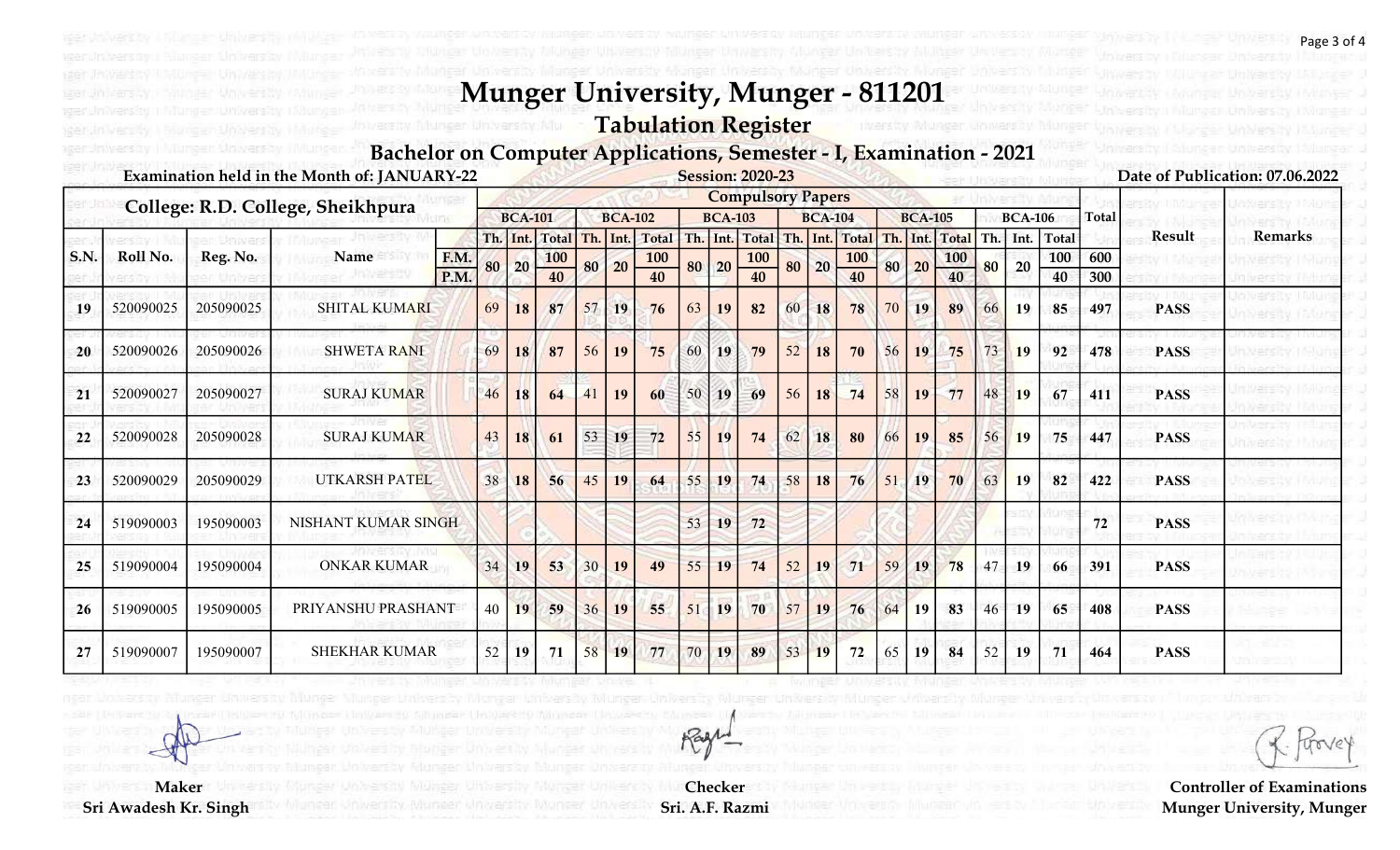# Tabulation Register

#### Bachelor on Computer Applications, Semester - I, Examination - 2021

| Date of Publication: 07.06.2022             |                |                |    |                               |                |    | <b>Session: 2020-23</b>  |                 |    |                |                |    |                                      |                |    |      | Examination held in the Month of: JANUARY-22 |           |           |             |
|---------------------------------------------|----------------|----------------|----|-------------------------------|----------------|----|--------------------------|-----------------|----|----------------|----------------|----|--------------------------------------|----------------|----|------|----------------------------------------------|-----------|-----------|-------------|
|                                             |                |                |    |                               |                |    | <b>Compulsory Papers</b> |                 |    |                |                |    |                                      |                |    |      | College: R.D. College, Sheikhpura            |           |           |             |
| <b>Total</b><br><b>BCA-106</b>              |                | <b>BCA-105</b> |    |                               | <b>BCA-104</b> |    |                          | <b>BCA-103</b>  |    |                | <b>BCA-102</b> |    |                                      | <b>BCA-101</b> |    |      |                                              |           |           |             |
| Result<br>Remarks<br>Th. Int. Total         | Th. Int. Total |                |    | Th. Int. Total Th. Int. Total |                |    |                          |                 |    | Th. Int. Total |                |    | Th. Int. Total                       |                |    |      |                                              |           |           |             |
| 600<br>100<br>20<br>80                      | <b>100</b>     | 80 20          |    | $\frac{100}{40}$              | 20             | 80 | <b>100</b>               | $80$ 20 $-$     |    | <b>100</b>     | 20             | 80 | $\begin{array}{c c} 100 \end{array}$ | 20             | 80 | F.M. | Name                                         | Reg. No.  | Roll No.  | $\mid$ S.N. |
| 40<br>300                                   | 40             |                |    |                               |                |    | 40                       |                 |    | 40             |                |    | 40                                   |                |    | P.M. |                                              |           |           |             |
| 467<br>54<br>19<br>73<br><b>PASS</b>        | 81             | 19             | 62 | 79                            | 19             | 60 | 91                       | 19              | 72 | 79             | 19             | 60 | 64                                   | <b>19</b>      | 45 |      | <b>SHUBHAM KUMAR</b>                         | 195090008 | 519090008 | 28          |
| 74<br><b>PASS</b>                           |                |                |    |                               |                |    | 74                       | 19 <sup>1</sup> | 55 |                |                |    |                                      |                |    |      | <b>AMIT KUMAR SHARMA</b>                     | 185090002 | 518090002 | 29          |
| 71<br><b>18</b><br>53<br><b>PASS</b><br>144 |                |                |    |                               |                |    | 73                       | 19              | 54 |                |                |    |                                      |                |    |      | <b>CHANDAN KUMAR</b>                         | 185090003 | 518090003 | 30          |
| 49<br><b>18</b><br>67<br>135<br><b>PASS</b> |                |                |    |                               |                |    | 68                       | 19 <sup>°</sup> | 49 |                |                |    |                                      |                |    |      | <b>RAHUL KUMAR</b>                           | 185090017 | 518090017 | 31          |
| 81<br><b>PASS</b>                           |                |                |    |                               |                |    | 81                       | 19              | 62 |                |                |    |                                      |                |    |      | <b>RAJ KUMAR</b>                             | 185090018 | 518090018 | 32          |

Checker Sri. A.F. Razmi

Rage

**Maker** 

Sri Awadesh Kr. Singh

httparsity (Mun)

trove

Controller of Examinations Munger University, Munger

gen nijn Wenstty: Nijunge

Page 4 of 4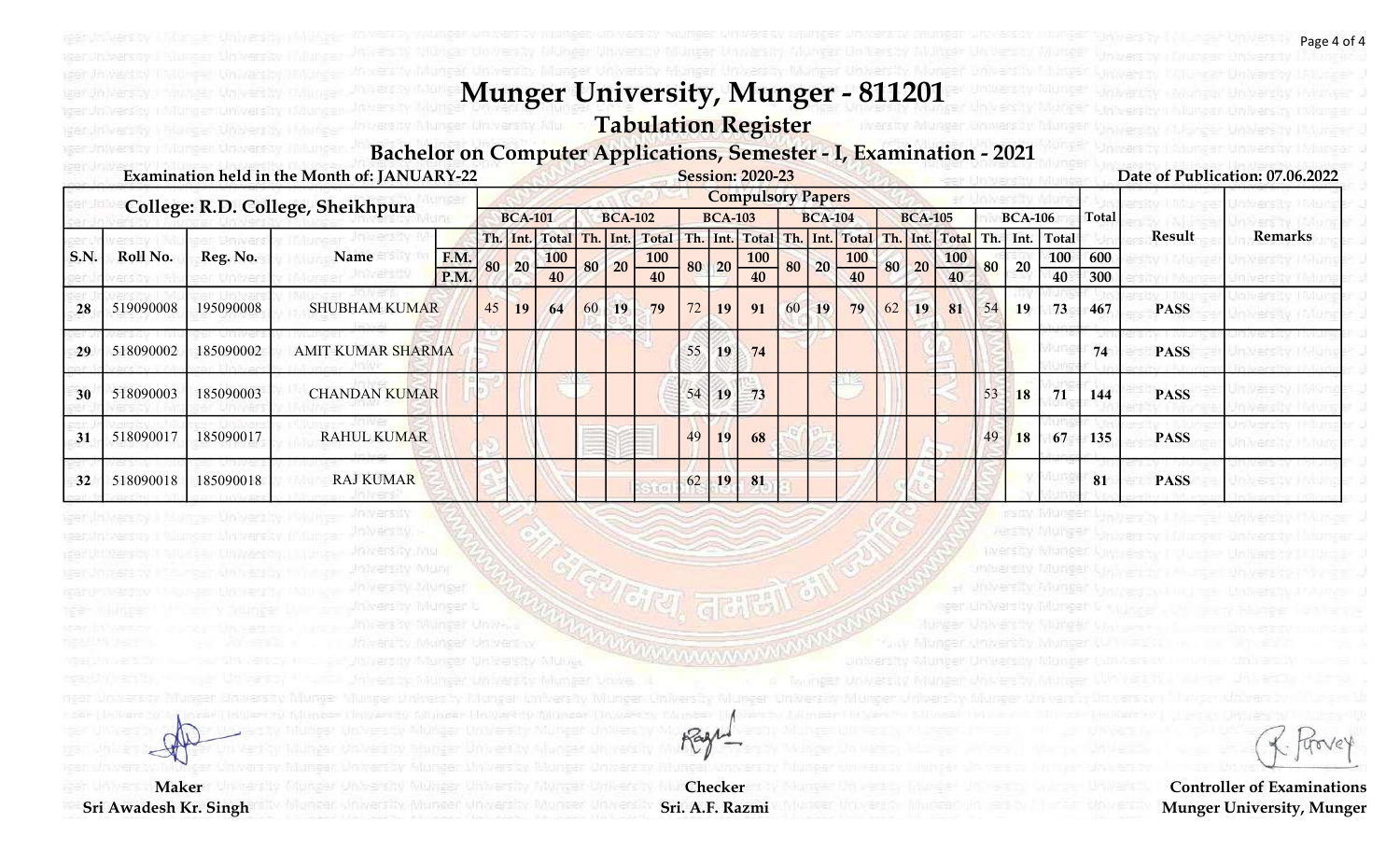# Tabulation Register

#### Bachelor on Computer Applications, Semester - I, Examination - 2021

|                |           |           | Examination held in the Month of: JANUARY-22 |      |    |                |              |    |                |              |    |                | <b>Session: 2020-23</b>  |    |                |                |    |                |            |     |                |       |              |             | Date of Publication: 07.06.2022 |
|----------------|-----------|-----------|----------------------------------------------|------|----|----------------|--------------|----|----------------|--------------|----|----------------|--------------------------|----|----------------|----------------|----|----------------|------------|-----|----------------|-------|--------------|-------------|---------------------------------|
|                |           |           | College: R.D. & D.J. College, Munger         |      |    |                |              |    |                |              |    |                | <b>Compulsory Papers</b> |    |                |                |    |                |            |     |                |       |              |             |                                 |
|                |           |           |                                              |      |    | <b>BCA-101</b> |              |    | <b>BCA-102</b> |              |    | <b>BCA-103</b> |                          |    | <b>BCA-104</b> |                |    | <b>BCA-105</b> |            |     | <b>BCA-106</b> |       | <b>Total</b> |             |                                 |
|                |           |           |                                              |      |    | Th. Int.       | <b>Total</b> |    | Th. Int.       | <b>Total</b> |    |                | Th. Int. Total           |    | Th. Int.       | Total Th. Int. |    |                | Total      | Th. | Int.           | Total |              | Result      | <b>Remarks</b>                  |
| <b>S.N.</b>    | Roll No.  | Reg. No.  | Name                                         | F.M. | 80 | 20             | <b>100</b>   | 80 | $ 20\rangle$   | 100          | 80 | 20             | <b>100</b>               |    | 80 20          | <b>100</b>     | 80 | 20             | <b>100</b> | 80  | 20             | 100   | 600          |             |                                 |
|                |           |           |                                              | P.M. |    |                | 40           |    |                | 40           |    |                | 40                       |    |                | 40             |    |                | 40         |     |                | 40    | 300          |             |                                 |
|                | 520010001 | 205010001 | <b>AAUSH PRABHAT</b>                         |      | 51 | 17             | 68           | 48 | 19             | 67           | 60 | 19             | 79                       | 54 | 17             | 71             | 65 | 18             | 83         | 60  | 18             | 78    | 446          | <b>PASS</b> |                                 |
| $\overline{2}$ | 520010002 | 205010002 | <b>AMAN JEE</b>                              |      | 46 | 18             | 64           | 37 | 18             | 55           | 64 | 18             | 82                       | 59 | 18             | 77             | 53 | 19             | 72         | 53  | 19             | 72    | 422          | <b>PASS</b> |                                 |
| 3              | 520010003 | 205010003 | <b>AMAN KUMAR</b>                            |      | 46 | 19             | 65           | 40 | 19             | 59           | 66 | 19             | 85                       | 57 | 19             | 76             | 52 | 19             | 71         | 53  | 19             | 72    | 428          | <b>PASS</b> |                                 |
| 4              | 520010004 | 205010004 | <b>ANAND KUMAR</b>                           |      | 44 | 17             | 61           | 38 | 18             | 56           | 61 | <b>18</b>      | 79                       | 50 | 18             | 68             | 55 | 17             | 72         | 50  | <b>18</b>      | 68    | 404          | <b>PASS</b> |                                 |
| 5              | 520010006 | 205010006 | <b>ANKUR KUMAR</b>                           |      | 27 | 17             | 44           | 40 | 18             | 58           | 55 | 18             | 73                       | 60 | 17             | 77             | 55 | 18             | 73         | 47  | 17             | 64    | 389          | <b>PASS</b> |                                 |
| 6              | 520010007 | 205010007 | <b>ANURAG KUMAR</b>                          |      | 48 | 17             | 65           | 38 | 18             | 56           | 46 | 18             | 64                       | 54 | 18             | 72             | 60 | 18             | 78         | 58  | 17             | 75    | 410          | <b>PASS</b> |                                 |
|                | 520010008 | 205010008 | <b>ANURAG GUHA</b>                           |      | 40 | 17             | 57           | 42 | 18             | 60           | 47 | 18             | 65                       | 54 | 18             | 72             | 55 | 17             | 72         | 49  | 17             | 66    | 392          | <b>PASS</b> |                                 |
| 8              | 520010009 | 205010009 | <b>ASHUTOSH KUMAR</b>                        |      | 56 | 18             | 74           | 46 | 18             | 64           | 50 | 18             | 68                       | 66 | 17             | 83             | 59 | 18             | 77         | 49  | <b>18</b>      | 67    | 433          | <b>PASS</b> |                                 |
| 9              | 520010010 | 205010010 | <b>BALMUKUND JHA</b>                         |      | 32 | 19             | 51           | 53 | 18             | 71           | 55 | 18             | 73                       | 58 | 19             | 77             | 51 | 18             | 69         | 44  | 19             | 63    | 404          | <b>PASS</b> |                                 |

Controller of Examinations Munger University, Munger

**Maker** Sri Awadesh Kr. Singh

Checker Sri. A.F. Razmi

Rage

Page 1 of 6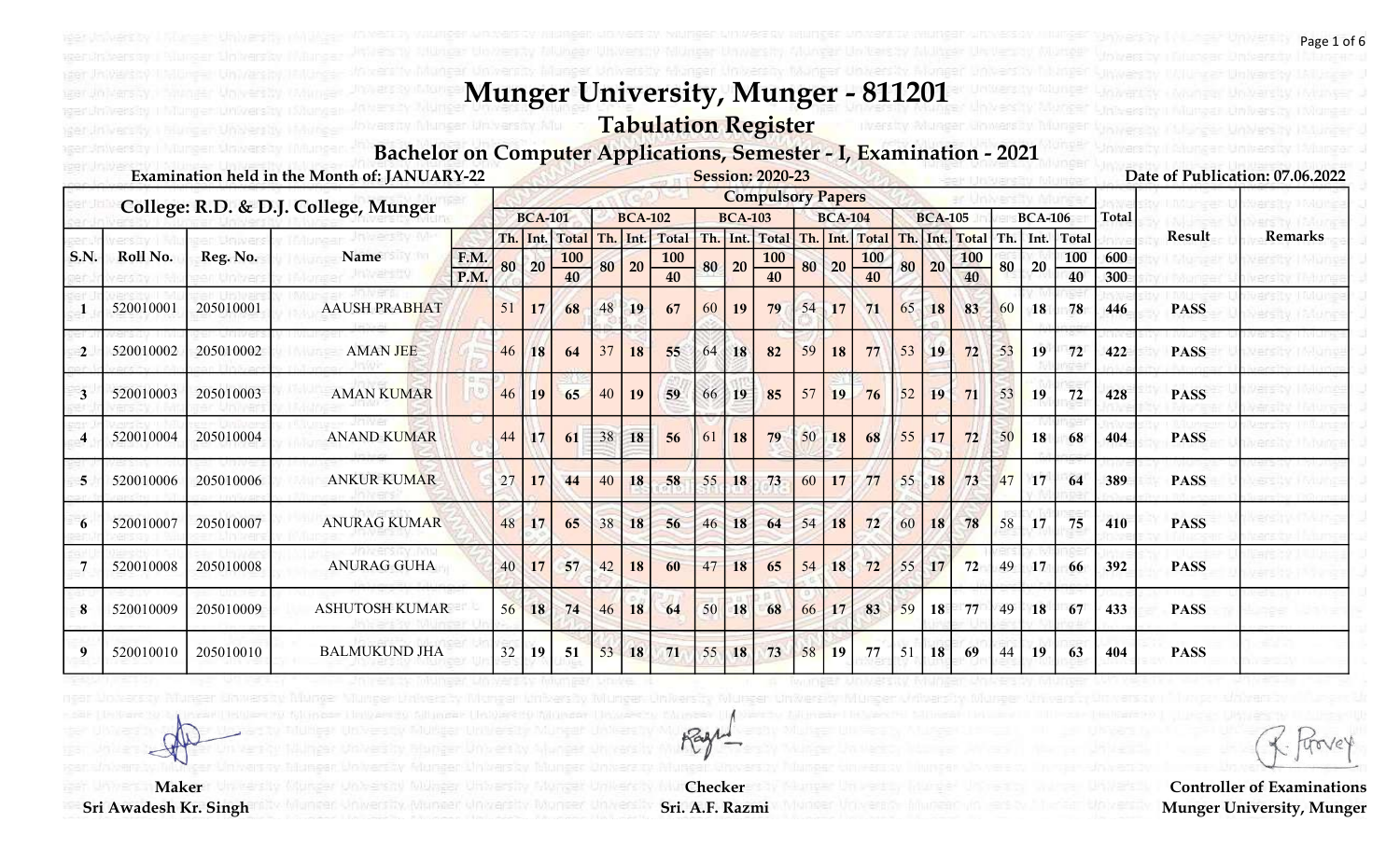# Tabulation Register

#### Bachelor on Computer Applications, Semester - I, Examination - 2021

|             |           |           | Examination held in the Month of: JANUARY-22 |      |    |                |              |     |                |              |     |                | <b>Session: 2020-23</b>  |          |                |              |    |                |              |     |                |              |              |                 | Date of Publication: 07.06.2022  |
|-------------|-----------|-----------|----------------------------------------------|------|----|----------------|--------------|-----|----------------|--------------|-----|----------------|--------------------------|----------|----------------|--------------|----|----------------|--------------|-----|----------------|--------------|--------------|-----------------|----------------------------------|
|             |           |           | College: R.D. & D.J. College, Munger         |      |    |                |              |     |                |              |     |                | <b>Compulsory Papers</b> |          |                |              |    |                |              |     |                |              |              |                 |                                  |
|             |           |           |                                              |      |    | <b>BCA-101</b> |              |     | <b>BCA-102</b> |              |     | <b>BCA-103</b> |                          |          | <b>BCA-104</b> |              |    | <b>BCA-105</b> |              |     | <b>BCA-106</b> |              | <b>Total</b> |                 |                                  |
|             |           |           |                                              |      |    | Th. Int.       | <b>Total</b> | Th. | Int.           | <b>Total</b> | Th. |                | Int. Total               | Th. Int. |                | <b>Total</b> |    | Th. Int.       | <b>Total</b> | Th. | Int.           | <b>Total</b> |              | Result          | <b>Remarks</b>                   |
| <b>S.N.</b> | Roll No.  | Reg. No.  | Name                                         | F.M. | 80 | 20             | <b>100</b>   | 80  | 20             | <b>100</b>   | 80  | 20             | <b>100</b>               | 80       | 20             | <b>100</b>   | 80 | 20             | <b>100</b>   | 80  | 20             | 100          | 600          |                 |                                  |
|             |           |           |                                              | P.M. |    |                | 40           |     |                | 40           |     |                | 40                       |          |                | 40           |    |                | 40           |     |                | 40           | 300          |                 |                                  |
| 10          | 520010011 | 205010011 | <b>DARSHAN KUMAR</b>                         |      | 48 | 19             | 67           | 46  | 18             | 64           | 56  | 18             | 74                       | 56       | 19             | 75           | 60 | 19             | 79           | 60  | 19             | 79           | 438          | <b>PASS</b>     |                                  |
| 11          | 520010012 | 205010012 | <b>DEVANSH RAJ</b>                           |      | 51 | 17             | 68           | 42  | 18             | 60           | 57  | 18             | 75                       | 50       | 17             | 67           | 55 | 17             | 72           | 52  | 17             | 69           | 411          | <b>PASS</b>     |                                  |
| 12          | 520010013 | 205010013 | <b>DIKSHA PRIYA</b>                          |      | 61 | 19             | 80           | 39  | 19             | 58           | 61  | 19             | 80                       | 60       | 19             | 79           | 65 | 19             | 84           | 65  | 18             | 83           | 464          | <b>PASS</b>     |                                  |
| 13          | 520010014 | 205010014 | <b>HANSIKA SINHA</b>                         |      | 46 | 19             | 65           | 45  | 19             | 64           | 44  | 18             | 62                       | $.60 +$  | 19             | 79           | 62 | 19             | 81           | 43  | 19             | 62           | 413          | <b>PASS</b>     |                                  |
| 14          | 520010015 | 205010015 | <b>HIMANSHU NANDAN</b>                       |      | 48 | 19             | 67           | 37  | 19             | 56           | 50  | 19             | 69                       | 75       | 19             | 94           | 64 | <b>19</b>      | 83           |     | 19             | 90           | 459          | <b>PASS</b>     |                                  |
| 15          | 520010016 | 205010016 | <b>KAMAL NAYAN</b>                           |      | 43 | 19             | 62           | 46  | 18             | 64           | 61  | 18             | 79                       | 53       | 18             | 71           | 69 |                | 86           | 54  | 18             | 72           | 434          | <b>PASS</b>     |                                  |
| 16          | 520010017 | 205010017 | <b>KOMAL RANI</b>                            |      | 61 | 19             | 80           | 48  | 19             | 67           | 59  | 19             | 78                       | 63       | 18             | 81           | 60 | 19             | 79           | 59  | 19             | 78           | 463          | <b>PASS</b>     |                                  |
| 17          | 520010018 | 205010018 | <b>KUMAR NISHANT</b>                         |      | 42 | 19             | 61           | 41  | 18             | 59           | 57  | 18             | 75                       | 60       | 18             | 78           | 60 | 17             | 77           | 40  | 17             | 57           | 407          | <b>PASS</b>     |                                  |
| 18          | 520010019 | 205010019 | <b>LALAN KUMAR</b>                           |      | 46 | 17             | 63           | 20  | 18             | 38           | 43  | 18             | 61                       | 50       | 18             | 68           | 55 | 17             | 72           | 18  | 17             | 35           | 337          | <b>PROMOTED</b> | <b>FAIL IN BCA-</b><br>102 & 106 |

Controller of Examinations Munger University, Munger

**Maker** Sri Awadesh Kr. Singh

Checker Sri. A.F. Razmi

Rage

Page 2 of 6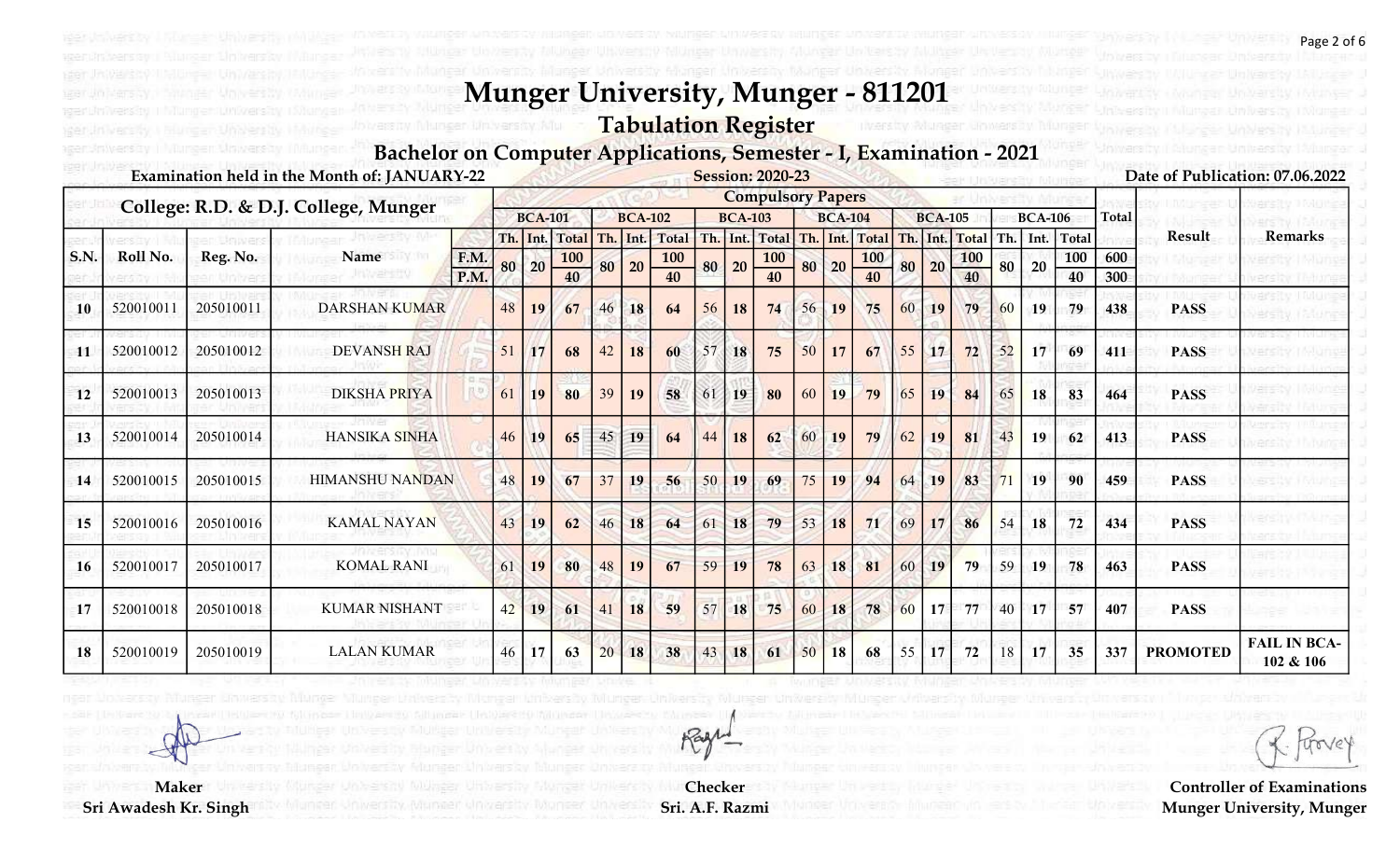# Tabulation Register

#### Bachelor on Computer Applications, Semester - I, Examination - 2021

|             |           |           | Examination held in the Month of: JANUARY-22 |      |     |                |            |    |                |              |    |                | <b>Session: 2020-23</b>  |                 |                |              |     |                |            |     |                |       |              |                 | Date of Publication: 07.06.2022 |
|-------------|-----------|-----------|----------------------------------------------|------|-----|----------------|------------|----|----------------|--------------|----|----------------|--------------------------|-----------------|----------------|--------------|-----|----------------|------------|-----|----------------|-------|--------------|-----------------|---------------------------------|
|             |           |           | College: R.D. & D.J. College, Munger         |      |     |                |            |    |                |              |    |                | <b>Compulsory Papers</b> |                 |                |              |     |                |            |     |                |       |              |                 |                                 |
|             |           |           |                                              |      |     | <b>BCA-101</b> |            |    | <b>BCA-102</b> |              |    | <b>BCA-103</b> |                          |                 | <b>BCA-104</b> |              |     | <b>BCA-105</b> |            |     | <b>BCA-106</b> |       | <b>Total</b> |                 |                                 |
|             |           |           |                                              |      | Th. | Int.           | Total      |    | Th. Int.       | <b>Total</b> |    |                | Th. Int. Total           |                 | Th. Int.       | <b>Total</b> | Th. | Int.           | Total      | Th. | Int.           | Total |              | Result          | <b>Remarks</b>                  |
| <b>S.N.</b> | Roll No.  | Reg. No.  | Name                                         | F.M. | 80  | 20             | <b>100</b> | 80 | 20             | <b>100</b>   | 80 | 20             | <b>100</b>               |                 | 80 20          | <b>100</b>   | 80  | 20             | <b>100</b> | 80  | 20             | 100   | 600          |                 |                                 |
|             |           |           |                                              | P.M. |     |                | 40         |    |                | 40           |    |                | 40                       |                 |                | 40           |     |                | 40         |     |                | 40    | 300          |                 |                                 |
| 19          | 520010020 | 205010020 | <b>LUCKY KUMAR</b>                           |      | 57  | 19             | 76         | 33 | 18             | 51           | 48 | 18             | 66                       | 63              | 17             | 80           | 61  | 18             | 79         | 66  | 18             | 84    | 436          | <b>PROMOTED</b> | <b>FAIL IN BCA-</b><br>101      |
| 20          | 520010021 | 205010021 | <b>MANOHAR RAJ</b>                           |      | 22  | 17             | 39         | 42 | 18             | 60           | 51 | 18             | 69                       | 57              | 17             | 74           | 69  | 18             | 87         | 54  | 17             | 71    | 400          | <b>PASS</b>     |                                 |
| 21          | 520010022 | 205010022 | <b>MD SALMAN</b>                             |      | 32  | 19             | 51         | 38 | 19             | 57           | 51 | 19             | 70                       | 58              | 19             | 77           | 56  | 19             | 75         |     | 19             | 76    | 406          | <b>PASS</b>     |                                 |
| 22          | 520010023 | 205010023 | <b>MD ASIF</b>                               |      | 56  | 18             | 74         | 47 | 18             | 65           | 61 | <b>18</b>      | 79                       | 57              | 18             | 75           | 50  | 17             | 67         | 33  | 17             | 50    | 410          | <b>PASS</b>     |                                 |
| 23          | 520010024 | 205010024 | <b>MD DILJAAN</b>                            |      | 41  | 18             | 59         | 30 | 18             | 48           | 50 | 18             | 68                       | 54              | 19             | 73           | 52  | <b>18</b>      | 70         | 43  | <b>18</b>      | 61    | 379          | <b>PASS</b>     |                                 |
| 24          | 520010027 | 205010027 | <b>MD DANISH</b>                             |      | 32  | 19             | 51         | 45 | 19             | 64           | 56 | 19             | 75                       | 56              | 19             | 75           | 60  | 19             | 79         | 39  | 19             | 58    | 402          | <b>PASS</b>     |                                 |
| 25          | 520010028 | 205010028 | <b>MD ASHIF AKHTAR</b>                       |      | 44  | 18             | 62         | 42 | 18             | 60           | 60 | 18             | 78                       | 50 <sub>1</sub> | 18             | 68           | 56  | 18             | 74         | 59  | <b>18</b>      | 77    | 419          | <b>PASS</b>     |                                 |
| 26          | 520010029 | 205010029 | <b>MD FAISAL SABRI</b>                       |      | 52  | 19             | 71         | 47 | 18             | 65           | 60 | 19             | 79                       | 50              | 19             | 69           | 52  | 19             | 71         | 65  | 19             | 84    | 439          | <b>PASS</b>     |                                 |
| 27          | 520010031 | 205010031 | <b>NIDHI KUMARI</b>                          |      | 26  | 19             | 45         | 57 | 19             | 76           | 63 | 19             | 82                       | 56              | <b>18</b>      | 74           | 50  | 19             | 69         | 38  | 18             | 56    | 402          | <b>PASS</b>     |                                 |

Rage

Checker Sri. A.F. Razmi

Controller of Examinations Munger University, Munger

**Maker** Sri Awadesh Kr. Singh

Page 3 of 6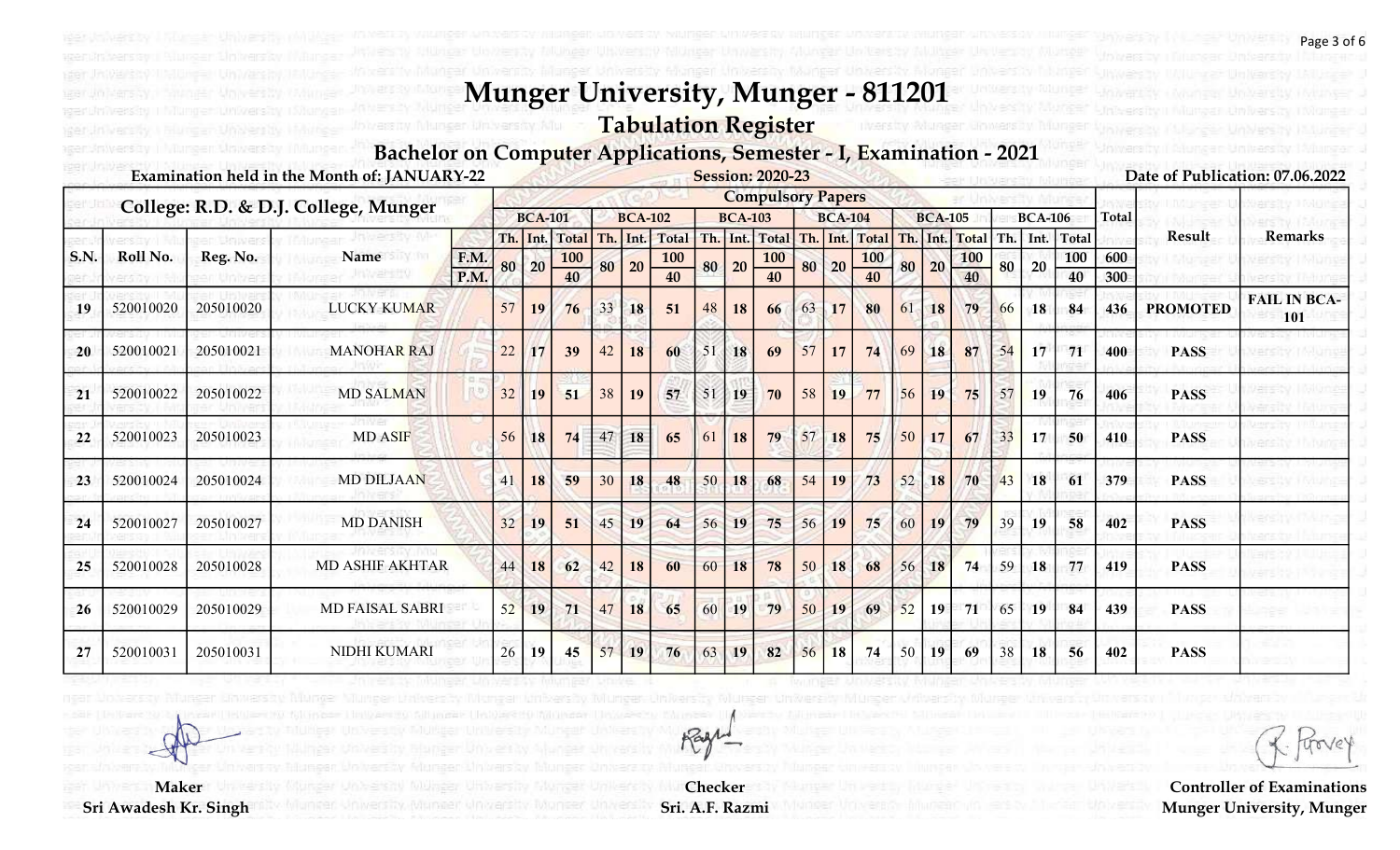# Tabulation Register

#### Bachelor on Computer Applications, Semester - I, Examination - 2021

|             |           |           | Examination held in the Month of: JANUARY-22 |      |          |                |              |          |                |              |    |                | <b>Session: 2020-23</b>  |    |                |            |    |                |              |     |                |       |              |             | Date of Publication: 07.06.2022 |
|-------------|-----------|-----------|----------------------------------------------|------|----------|----------------|--------------|----------|----------------|--------------|----|----------------|--------------------------|----|----------------|------------|----|----------------|--------------|-----|----------------|-------|--------------|-------------|---------------------------------|
|             |           |           | College: R.D. & D.J. College, Munger         |      |          |                |              |          |                |              |    |                | <b>Compulsory Papers</b> |    |                |            |    |                |              |     |                |       |              |             |                                 |
|             |           |           |                                              |      |          | <b>BCA-101</b> |              |          | <b>BCA-102</b> |              |    | <b>BCA-103</b> |                          |    | <b>BCA-104</b> |            |    | <b>BCA-105</b> |              |     | <b>BCA-106</b> |       | <b>Total</b> |             |                                 |
|             |           |           |                                              |      | Th. Int. |                | <b>Total</b> | Th. Int. |                | <b>Total</b> |    |                | Th. Int. Total           |    | Th. Int.       | Total      |    | Th. Int.       | <b>Total</b> | Th. | Int.           | Total |              | Result      | <b>Remarks</b>                  |
| <b>S.N.</b> | Roll No.  | Reg. No.  | Name                                         | F.M. | 80       | 20             | 100          | 80       | 20             | 100          |    | 80 20          | <b>100</b>               | 80 | 20             | <b>100</b> |    | 80 20          | 100          | 80  | 20             | 100   | 600          |             |                                 |
|             |           |           | link ar str                                  | P.M. |          |                | 40           |          |                | 40           |    |                | 40                       |    |                | 40         |    |                | 40           |     |                | 40    | 300          |             |                                 |
| 28          | 520010032 | 205010032 | PRINCE RAJ                                   |      | 49       | 18             | 67           | 49       | 18             | 67           | 65 | 18             | 83                       | 54 | 19             | 73         | 58 | 18             | 76           | 51  | 18             | 69    | 435          | <b>PASS</b> |                                 |
| 29          | 520010034 | 205010034 | PRIYANSHU SHEKHAR                            |      | 42       | 19             | 61           | 41       | 19             | 60           | 56 | 19             | 75                       | 56 | <b>19</b>      | 75         | 50 | 19             | 69           | 36  | 19             | 55    | 395          | <b>PASS</b> |                                 |
| 30          | 520010035 | 205010035 | <b>PRIYANSHU</b>                             |      | 41       | 19             | 60           | 45       | 18             | 63           | 51 | 18             | 69                       | 53 | <b>18</b>      | 71         | 56 | 18             | 74           | 54  | 18             | $72$  | 409          | <b>PASS</b> |                                 |
| 31          | 520010038 | 205010038 | <b>RAMAN KUMAR</b>                           |      | 56       | 19             | 75           | 51       | 19             | 70           | 61 | <b>19</b>      | 80                       | 56 | 19             | 75         | 62 | 19             | 81           | 53  | 19             | 72    | 453          | <b>PASS</b> |                                 |
| 32          | 520010040 | 205010040 | <b>RISHABH KUMAR</b>                         |      | 32       | 18             | 50           | 50       | 18             | 68           | 44 | 18             | 62                       | 59 | 18             | 77         | 55 | 18             | 73           | 33  | 17             | 50    | 380          | <b>PASS</b> |                                 |
| 33          | 520010041 | 205010041 | <b>ROHIT KUMAR RANA</b>                      |      | 61       | 19             | 80           | 51       | 19             | 70           | 60 | 19             | 79                       | 59 | 19             | 78         | 65 | 19             | 84           | 53  | 19             | 72    | 463          | <b>PASS</b> |                                 |
| 34          | 520010042 | 205010042 | <b>SACHIN KUMAR</b>                          |      | 47       | 17             | 64           | 44       | 18             | 62           | 60 | 18             | 78                       | 58 | 17             | 75         | 57 | 17             | 74           | 33  | 17             | 50    | 403          | <b>PASS</b> |                                 |
| 35          | 520010043 | 205010043 | <b>SAMARTH RAJ</b>                           |      | 31       | 18             | 49           | 47       | 18             | 65           | 50 | 18             | 68                       | 53 | 19             | 72         | 52 | 18             | 70           | 30  | <b>19</b>      | 49    | 373          | <b>PASS</b> |                                 |
| 36          | 520010044 | 205010044 | <b>SANDEEP KUMAR</b>                         |      | 29       | 17             | 46           | 30       | 18             | 48           | 41 | 18             | 59                       | 50 | 18             | 68         | 51 | 17             | 68           |     | 18             | 45    | 334          | <b>PASS</b> |                                 |

Checker Sri. A.F. Razmi

Rage

**Maker** 

Sri Awadesh Kr. Singh

Page 4 of 6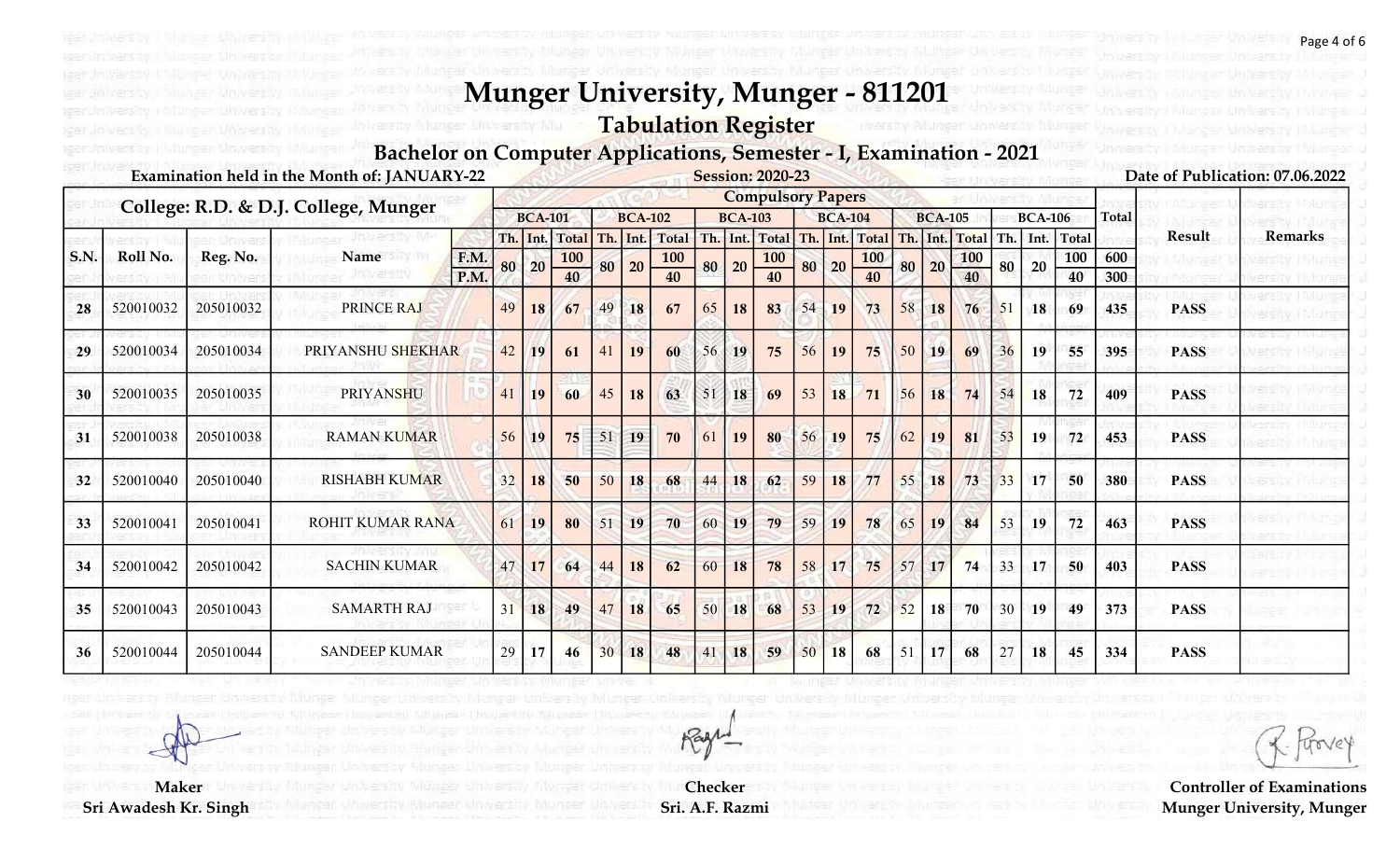# Tabulation Register

#### Bachelor on Computer Applications, Semester - I, Examination - 2021

|             |           |           | Examination held in the Month of: JANUARY-22 |      |    |                |              |    |                |              |    |                | <b>Session: 2020-23</b>  |    |                 |                |    |                 |                    |    |                |            |              |             | Date of Publication: 07.06.2022 |
|-------------|-----------|-----------|----------------------------------------------|------|----|----------------|--------------|----|----------------|--------------|----|----------------|--------------------------|----|-----------------|----------------|----|-----------------|--------------------|----|----------------|------------|--------------|-------------|---------------------------------|
|             |           |           | College: R.D. & D.J. College, Munger         |      |    |                |              |    |                |              |    |                | <b>Compulsory Papers</b> |    |                 |                |    |                 |                    |    |                |            |              |             |                                 |
|             |           |           |                                              |      |    | <b>BCA-101</b> |              |    | <b>BCA-102</b> |              |    | <b>BCA-103</b> |                          |    | <b>BCA-104</b>  |                |    | <b>BCA-105</b>  |                    |    | <b>BCA-106</b> |            | <b>Total</b> |             |                                 |
|             |           |           |                                              |      |    | Th. Int.       | <b>Total</b> |    | Th. Int.       | <b>Total</b> |    |                | Th. Int. Total           |    |                 | Th. Int. Total |    |                 | Th. Int. Total Th. |    |                | Int. Total |              | Result      | <b>Remarks</b>                  |
| <b>S.N.</b> | Roll No.  | Reg. No.  | Name                                         | F.M. | 80 | 20             | <b>100</b>   | 80 | 20             | <b>100</b>   | 80 | 20             | $\frac{100}{40}$         | 80 | 20              | 100            |    | 80 20           | <b>100</b>         | 80 | 20             | 100        | 600          |             |                                 |
|             |           |           |                                              | P.M. |    |                | 40           |    |                | 40           |    |                |                          |    |                 | 40             |    |                 | 40                 |    |                | 40         | 300          |             |                                 |
| 37          | 520010045 | 205010045 | <b>SHAKTIMAN</b>                             |      | 34 | 18             | 52           | 42 | 18             | 60           | 54 | 18             | 72                       | 50 | 18 <sup>1</sup> | 68             | 63 | 17              | 80                 | 33 | 17             | 50         | 382          | <b>PASS</b> |                                 |
| 38          | 520010048 | 205010048 | <b>SHWETA KUMARI</b>                         |      | 37 | 19             | 56           | 46 | 19             | 65           | 56 | 19             | 75                       | 60 | 19              | 79             | 61 | 19              | 80                 | 44 | 19             | 63         | 418          | <b>PASS</b> |                                 |
| 39          | 520010049 | 205010049 | <b>SONU KUMAR ROY</b>                        |      | 30 | 18             | 48           | 51 | 18             | 69           | 61 | 18             | 79                       | 62 | 18              | 80             | 64 | 17              | 81                 | 45 | 18             | 63         | 420          | <b>PASS</b> |                                 |
| 40          | 520010050 | 205010050 | <b>SONU KUMAR</b>                            |      | 48 | 19             | 67           | 48 | 19             | 67           | 62 | 19             | 81                       | 62 | 18              | 80             | 72 | 19 <sup>°</sup> | 91                 | 50 | 19             | 69         | 455          | <b>PASS</b> |                                 |
| 41          | 520010051 | 205010051 | <b>SURAJ KUMAR</b>                           |      | 44 | 18             | 62           | 51 | 18             | 69           | 51 | 18             | 69                       | 54 | 19              | 73             | 55 | 18 <sup>1</sup> | 73                 | 39 | 18             | 57         | 403          | <b>PASS</b> |                                 |
| 42          | 520010052 | 205010052 | <b>TUSHAR GAURAV</b>                         |      | 24 | 18             | 42           | 43 | 18             | 61           | 57 | 18             | 75                       | 60 | 18              | 78             | 58 | 17              | 75                 | 40 | 18             | 58         | 389          | <b>PASS</b> |                                 |
| 43          | 519010004 | 195010004 | <b>ANISH KUMAR</b>                           |      | 29 | 14             | 43           | 40 | 12             | 52           | 52 | 12             | 64                       | 59 | 15              | 74             | 67 | $11\,$          | 78                 | 57 | 14             | 71         | 382          | <b>PASS</b> |                                 |

Checker Sri. A.F. Razmi

Rage

**Maker** 

Sri Awadesh Kr. Singh

trove

Page 5 of 6